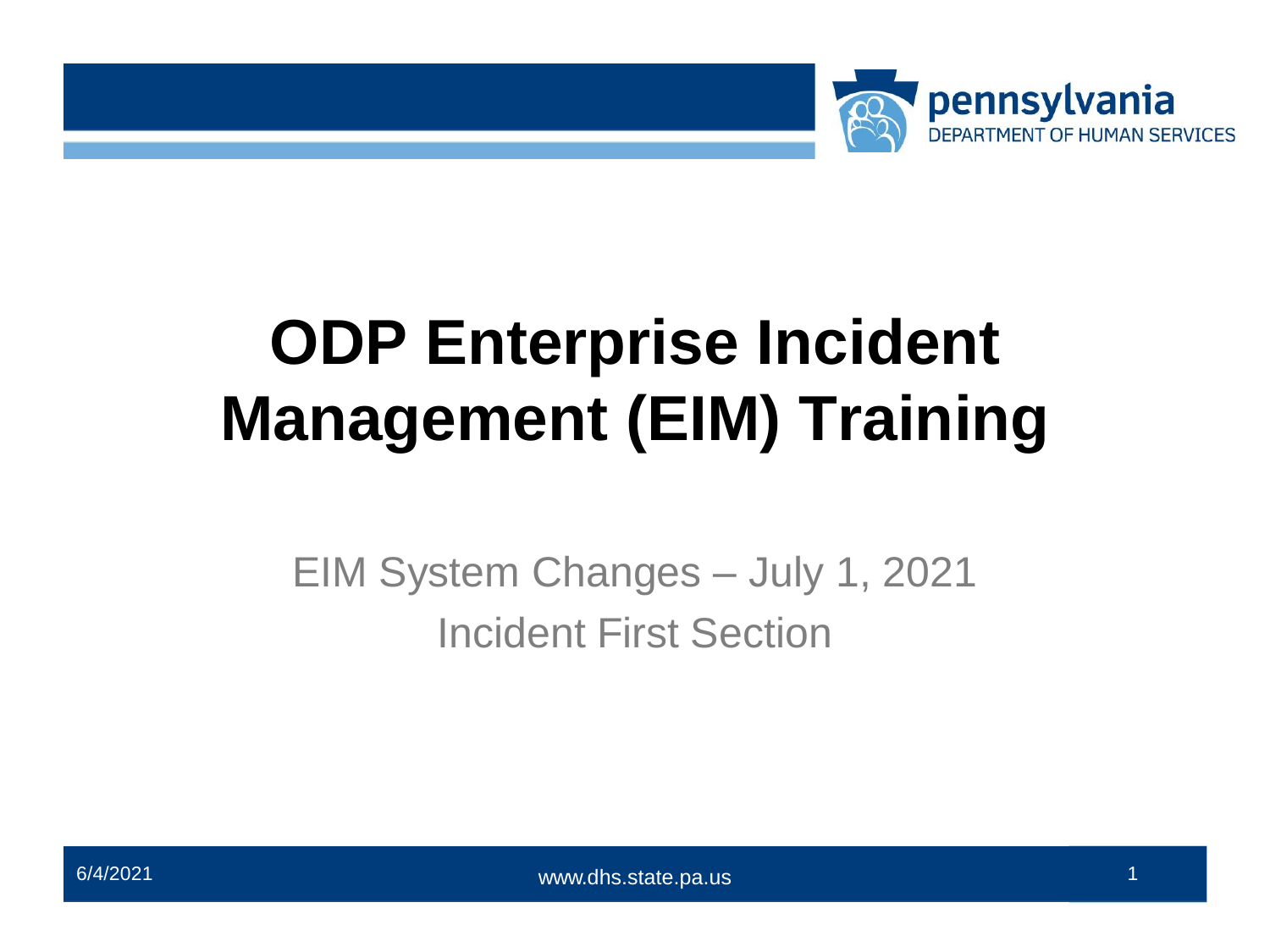



Public Consulting Group (PCG) provides IT Consulting Services to the Commonwealth. PCG is responsible for identifying requirements, performing strategic planning, managing user acceptance test planning, and providing implementation support.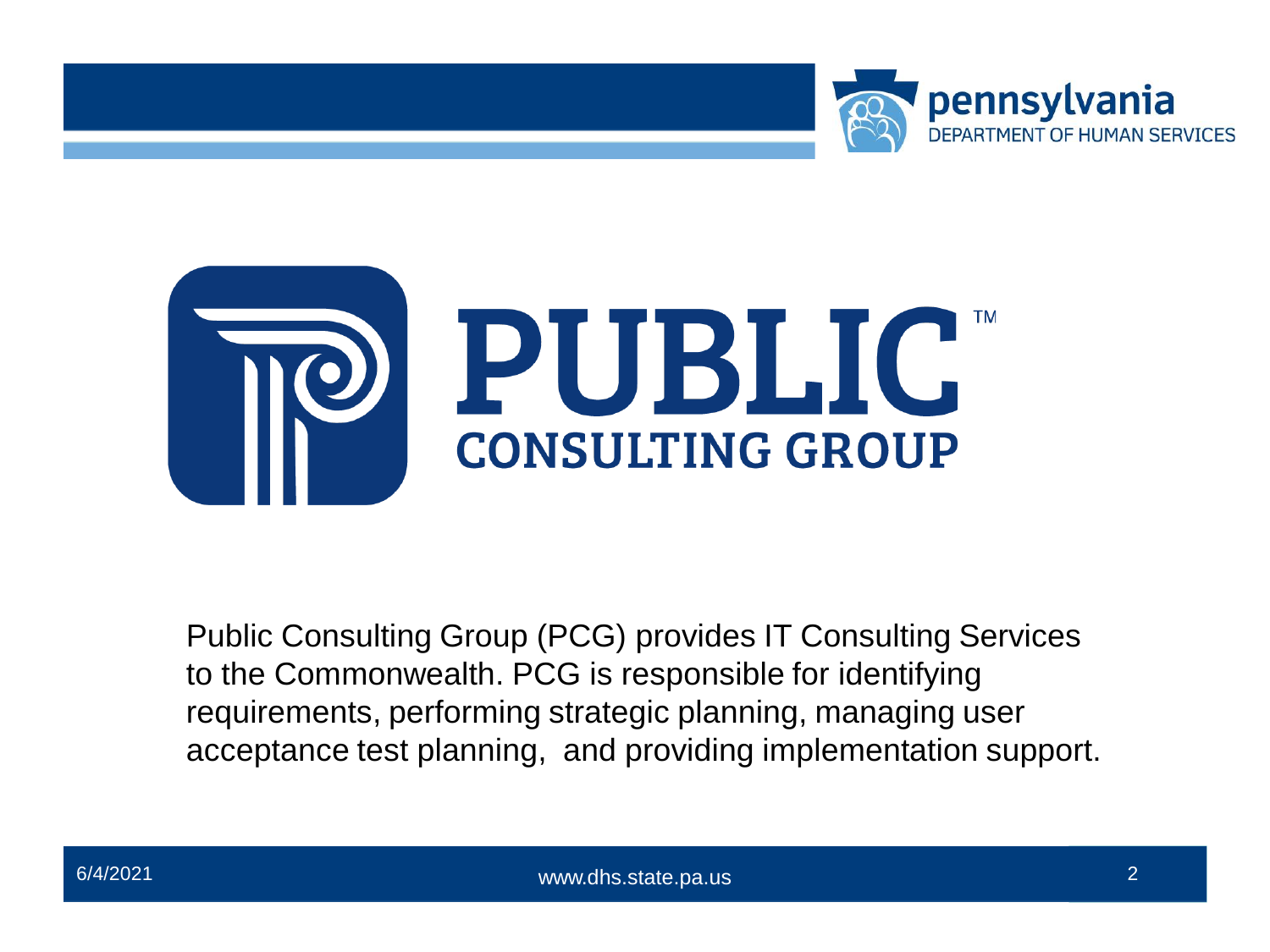## Agenda



- Focus of EIM Updates
- Overview of EIM Enhancements
- Dashboard Alerts
- Incident First Section Updates
- Wrap Up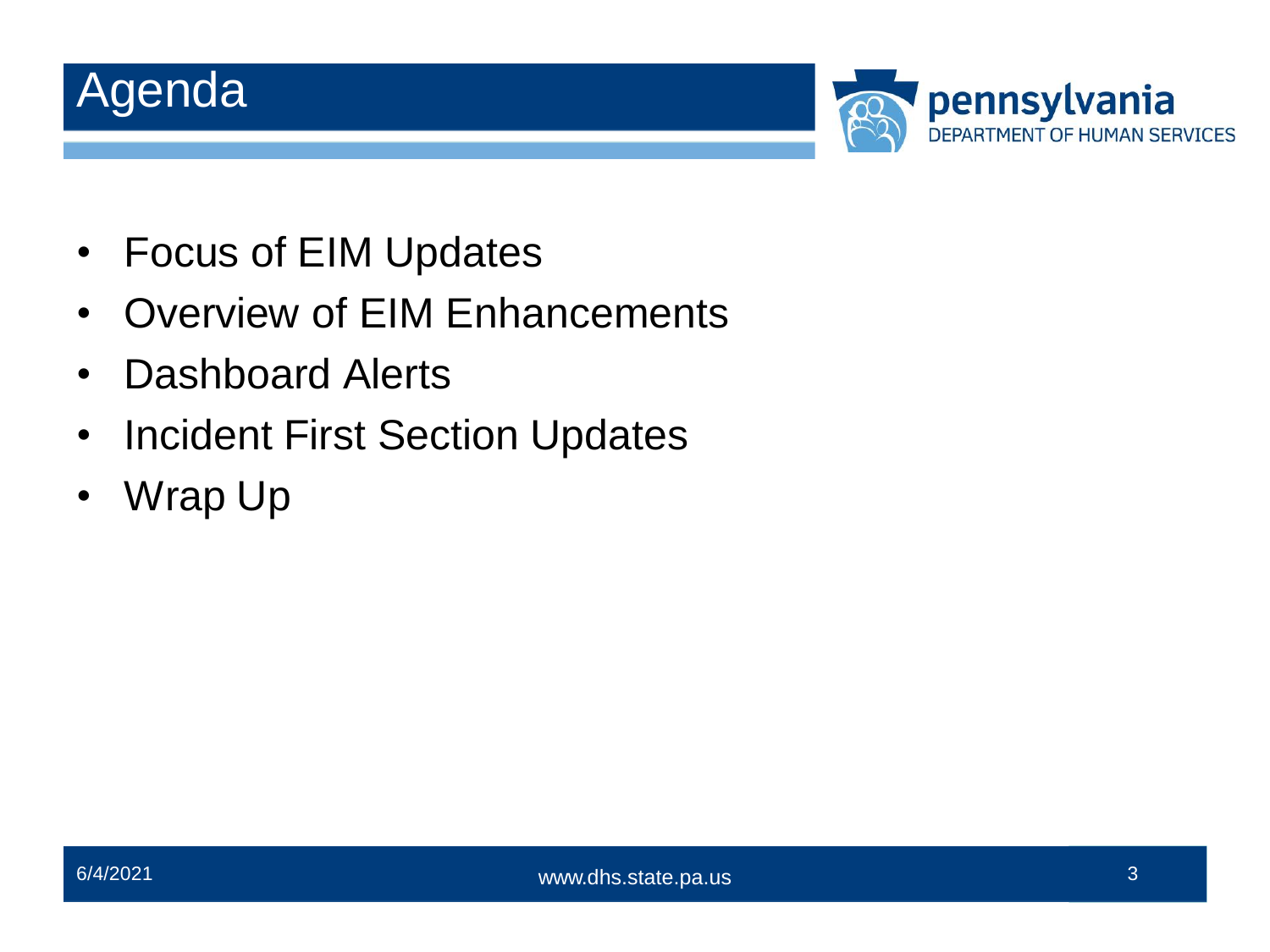#### **Focus of EIM Updates**

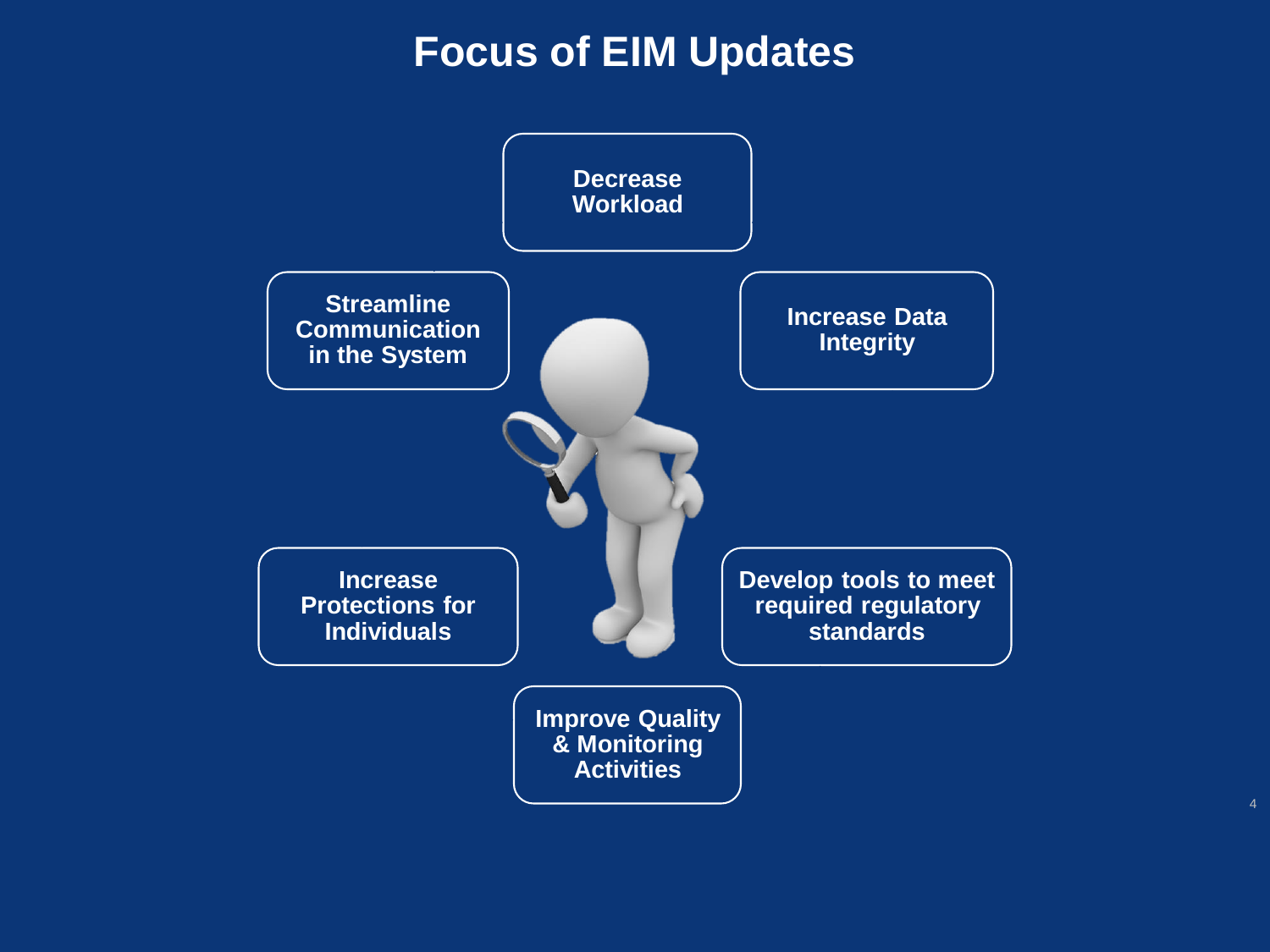#### Highlights of EIM Enhancements











Added Alerts for Medication Error and Restraint Incidents

Updates to the Restraint Information Page

Updated Primary & **Secondary Categories** 

Ability to Identify Targets in the First Section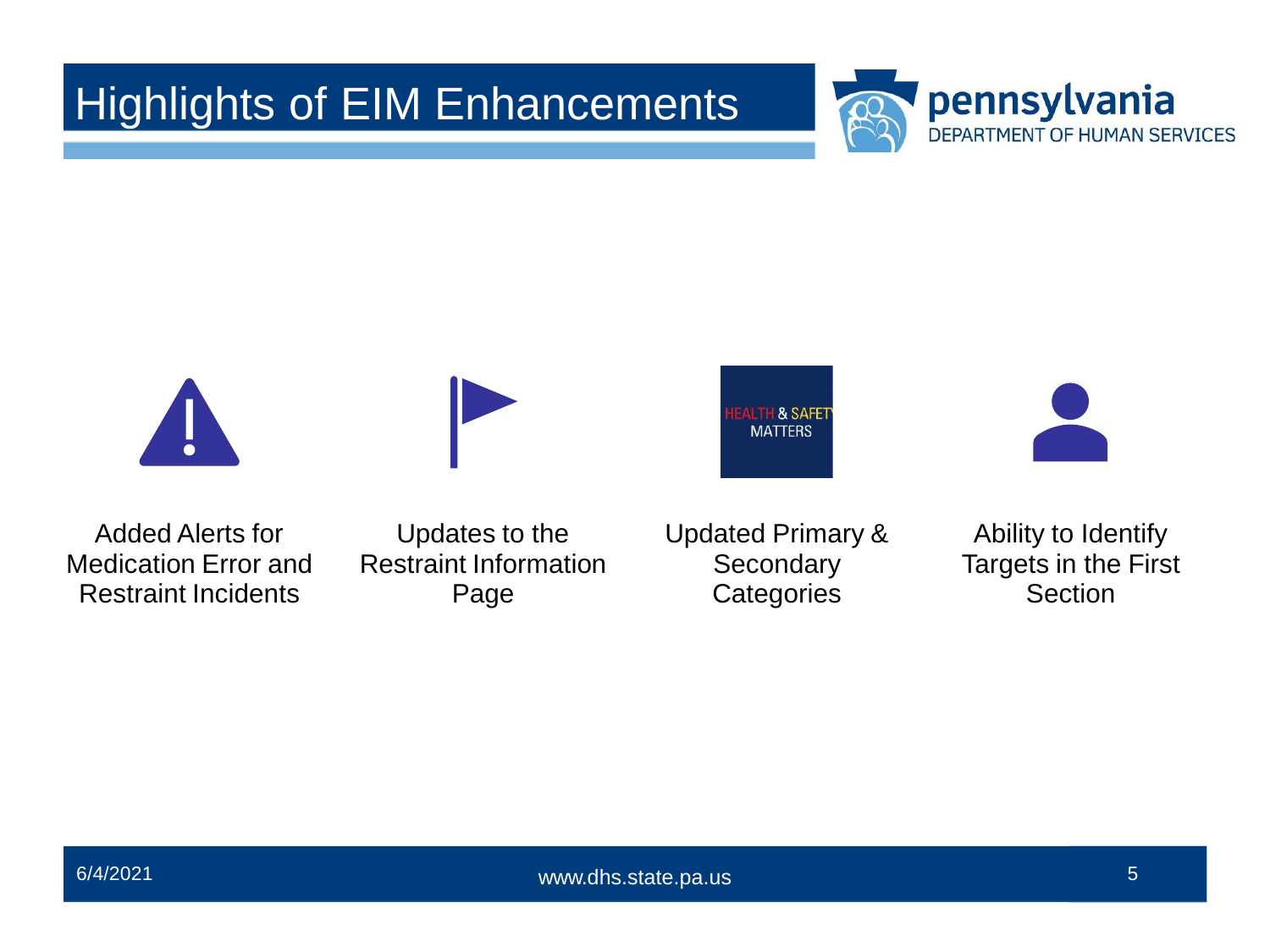



Targets can be captured in the Incident First Section





Individuals usually involved in the Restraint are now captured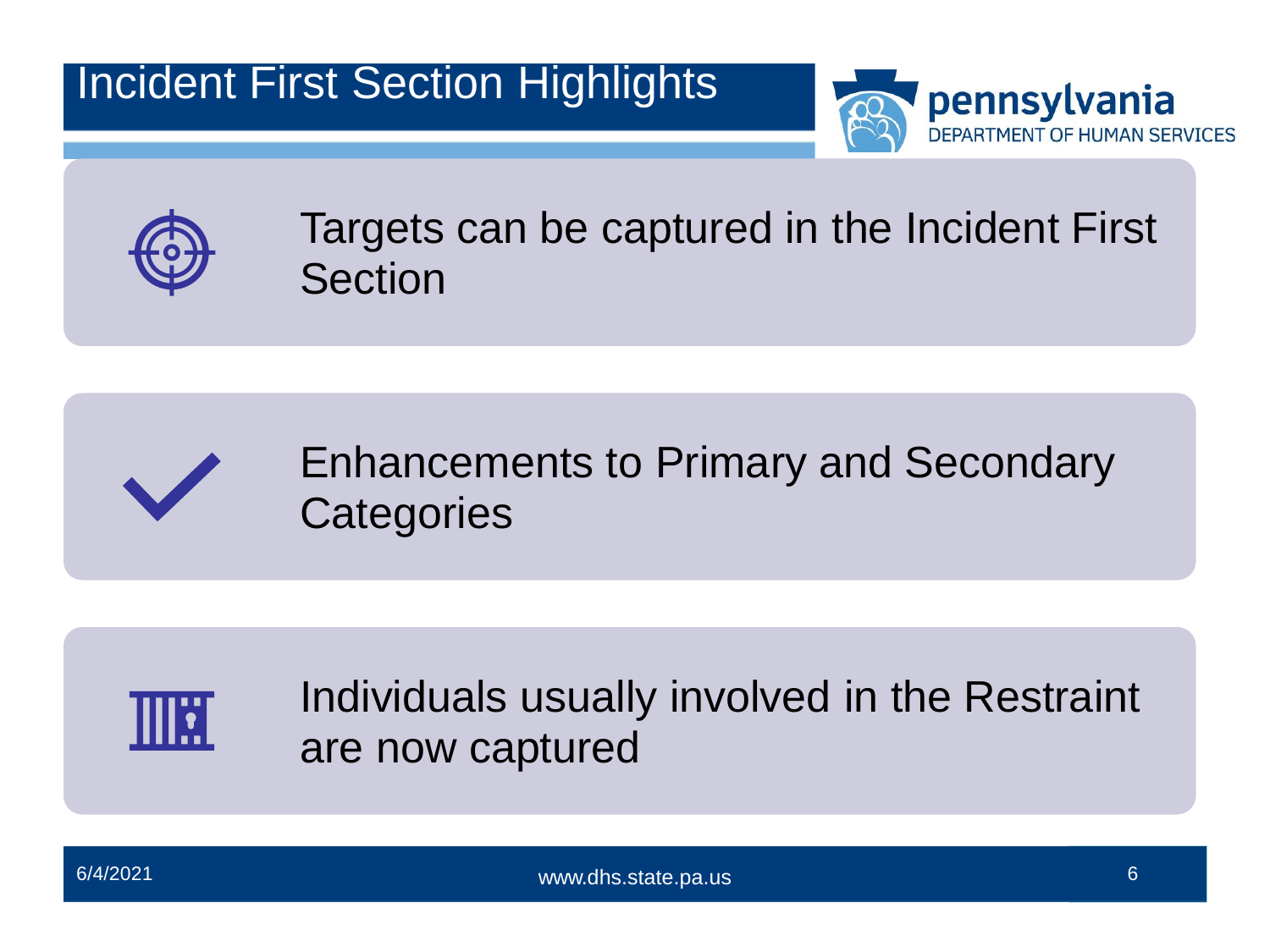

# **Dashboard Alerts**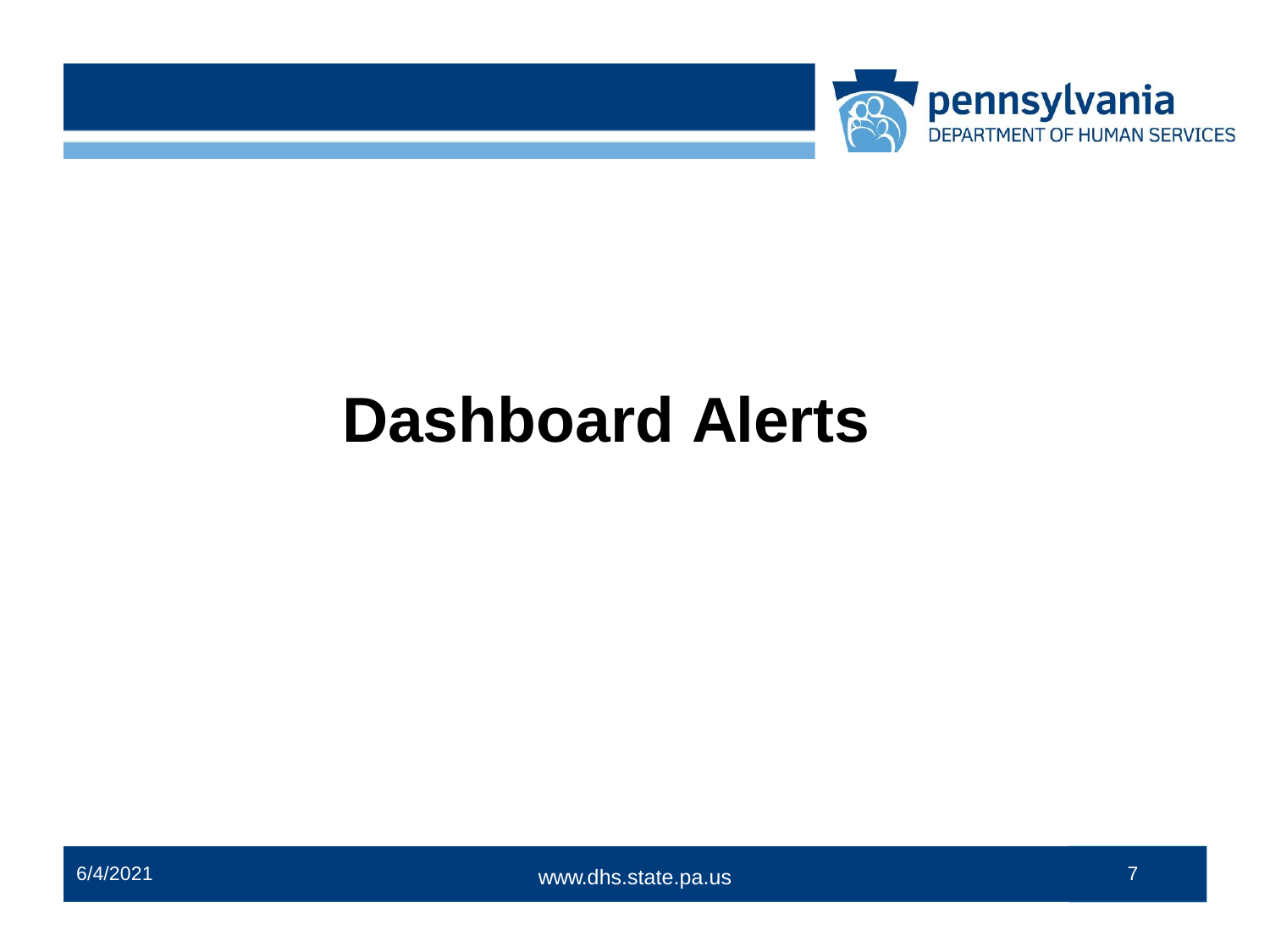#### EIM Alerts



#### **Medication Error Alerts:**

This *NEW* alert will be sent to SC's and SC Supervisors when a Medication Error incident report has been filed that requires follow up action.

Triggering Conditions:

- The Secondary Category of "Wrong Person- Gave person someone else's medication" is selected.
- 'Yes' is selected as the response to "Did the error occur over multiple consecutive administrations?"

Users will also receive an email notification

|          | <b>Work Items</b> | <b>Alerts</b>                                                            | <b>News</b> |
|----------|-------------------|--------------------------------------------------------------------------|-------------|
| п        | Date              | Alert Detail                                                             |             |
| $\Box$   | 04/30/2021        | A medication error report has been filed that requires follow-up action. |             |
|          |                   |                                                                          |             |
|          |                   |                                                                          |             |
|          |                   |                                                                          |             |
|          |                   |                                                                          |             |
| DELETE Ø |                   |                                                                          |             |
|          |                   |                                                                          |             |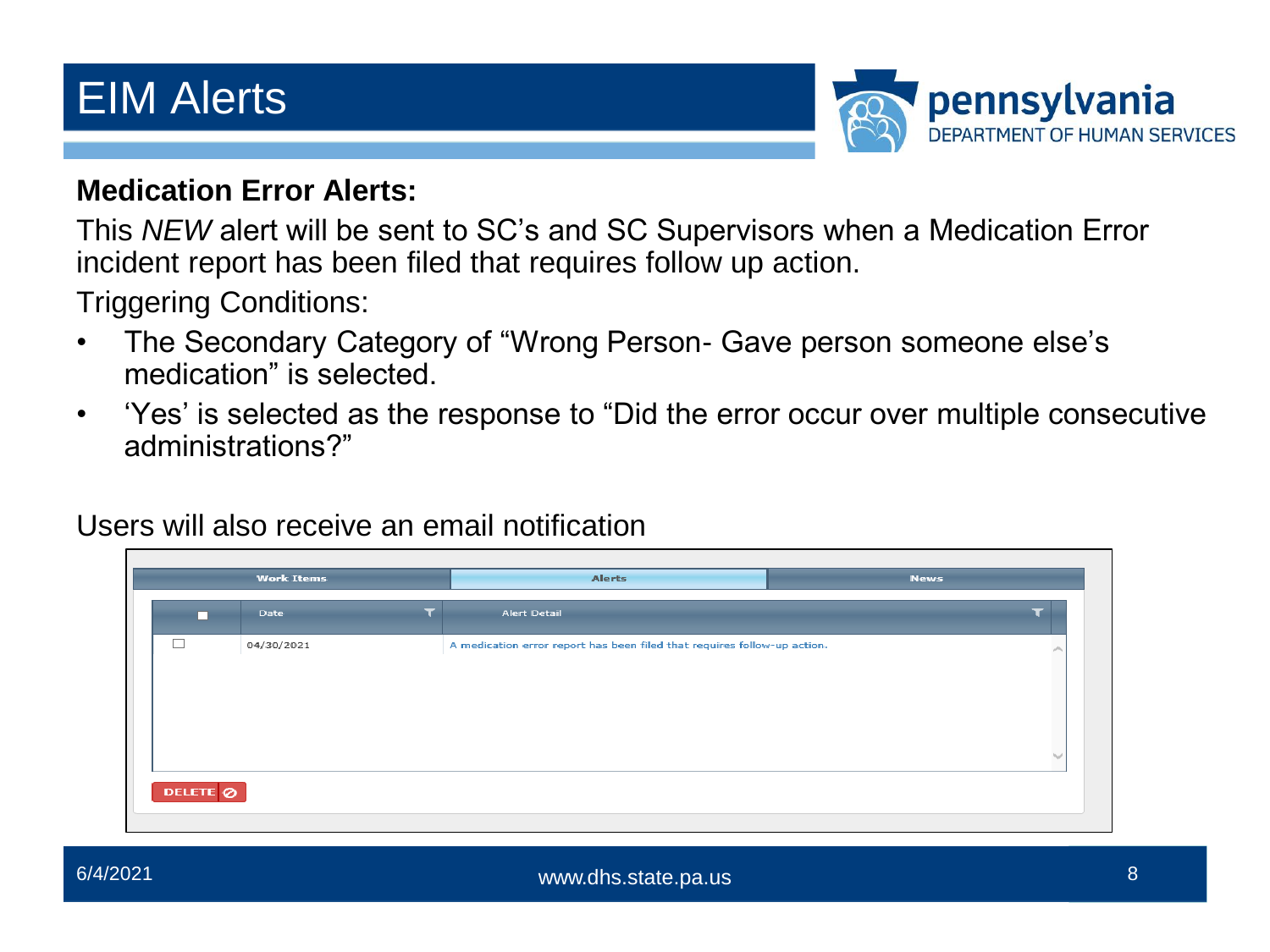### EIM Alerts



#### **Restraint Alert:**

This *NEW* alert will be sent to the Region when a Restraint incident report has been filed that requires follow up action. Triggering Conditions:

'Yes' was selected to the following:

- The individual had more than 2 emergency restraints in the last 6 months.
- A prone facedown restraint was used.
- It was either an improper use of restraint or unauthorized restraint.

'No' was selected to the following:

The individuals involved were not trained on the individuals behavioral support plan.

This Restraint Alerts will also be generated for incidents that are filed for individuals without an MCI.

**\*\* ODP will be releasing more information regarding Restraints in a July 1 communication packet.** 

| □ | <b>Date</b> | Alert Detail |                                                                            |  |
|---|-------------|--------------|----------------------------------------------------------------------------|--|
|   | 04/30/2021  |              | A medication error report has been filed that requires follow-up action.   |  |
|   | 04/30/2021  |              | A medication error report has been filed that requires follow-up action.   |  |
|   | 04/29/2021  |              | A restraint incident report has been filed that requires follow-up action. |  |
|   | 04/29/2021  |              | A medication error report has been filed that requires follow-up action.   |  |
|   | 04/28/2021  |              | A restraint incident report has been filed that requires follow-up action. |  |
|   |             |              |                                                                            |  |
|   |             |              |                                                                            |  |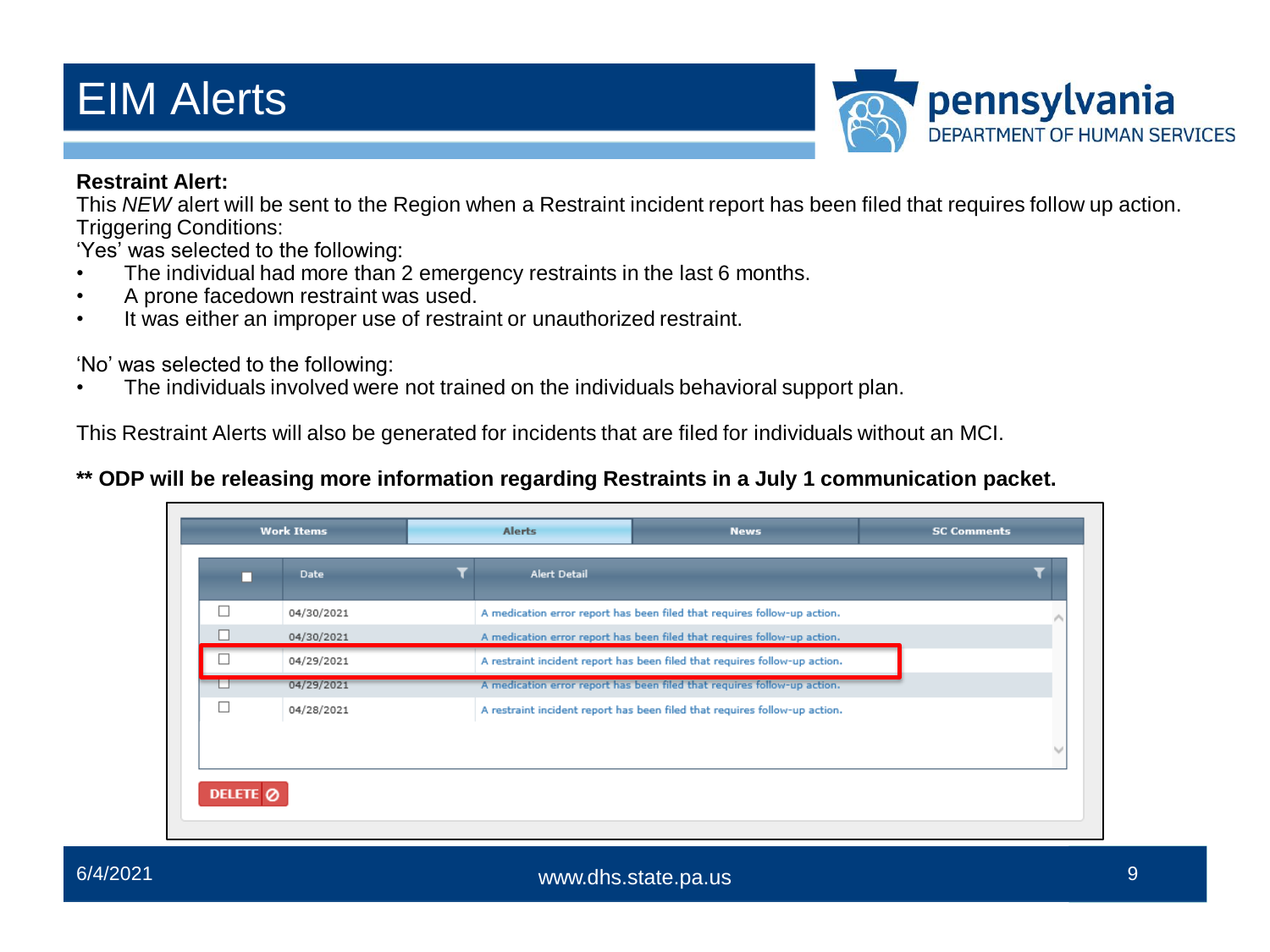

# **Incident First Section Changes**

|         | Document Name         | <b>Status</b>                                       | Due Date | Action                           | <b>Created Date</b> | Created By         | Last Edit Date | <b>Edited By</b> | Report<br>Extension | <b>Print</b> |
|---------|-----------------------|-----------------------------------------------------|----------|----------------------------------|---------------------|--------------------|----------------|------------------|---------------------|--------------|
| Section | <b>Incident First</b> | In Progress                                         | 2/7/2020 | <b>VALIDATE</b><br><b>SUBMIT</b> | 2/6/2020            | Three,<br>Provider | 2/6/2020       | Three, Provider  |                     |              |
|         |                       |                                                     |          |                                  |                     | Page Name          |                |                  |                     |              |
|         | Ø                     | <b>Individual Information</b>                       |          |                                  |                     |                    |                |                  |                     |              |
|         | $\bullet$             | <b>Initiator Information</b>                        |          |                                  |                     |                    |                |                  |                     |              |
|         | $\mathbf 0$           | <b>Provider Information</b>                         |          |                                  |                     |                    |                |                  |                     |              |
|         | $\bullet$             | <b>Incident Classification</b>                      |          |                                  |                     |                    |                |                  |                     |              |
|         | $\mathbf 0$           | <b>Incident Description - Individual Incident</b>   |          |                                  |                     |                    |                |                  |                     |              |
|         | Φ                     | Actions Taken To Protect Health, Safety, and Rights |          |                                  |                     |                    |                |                  |                     |              |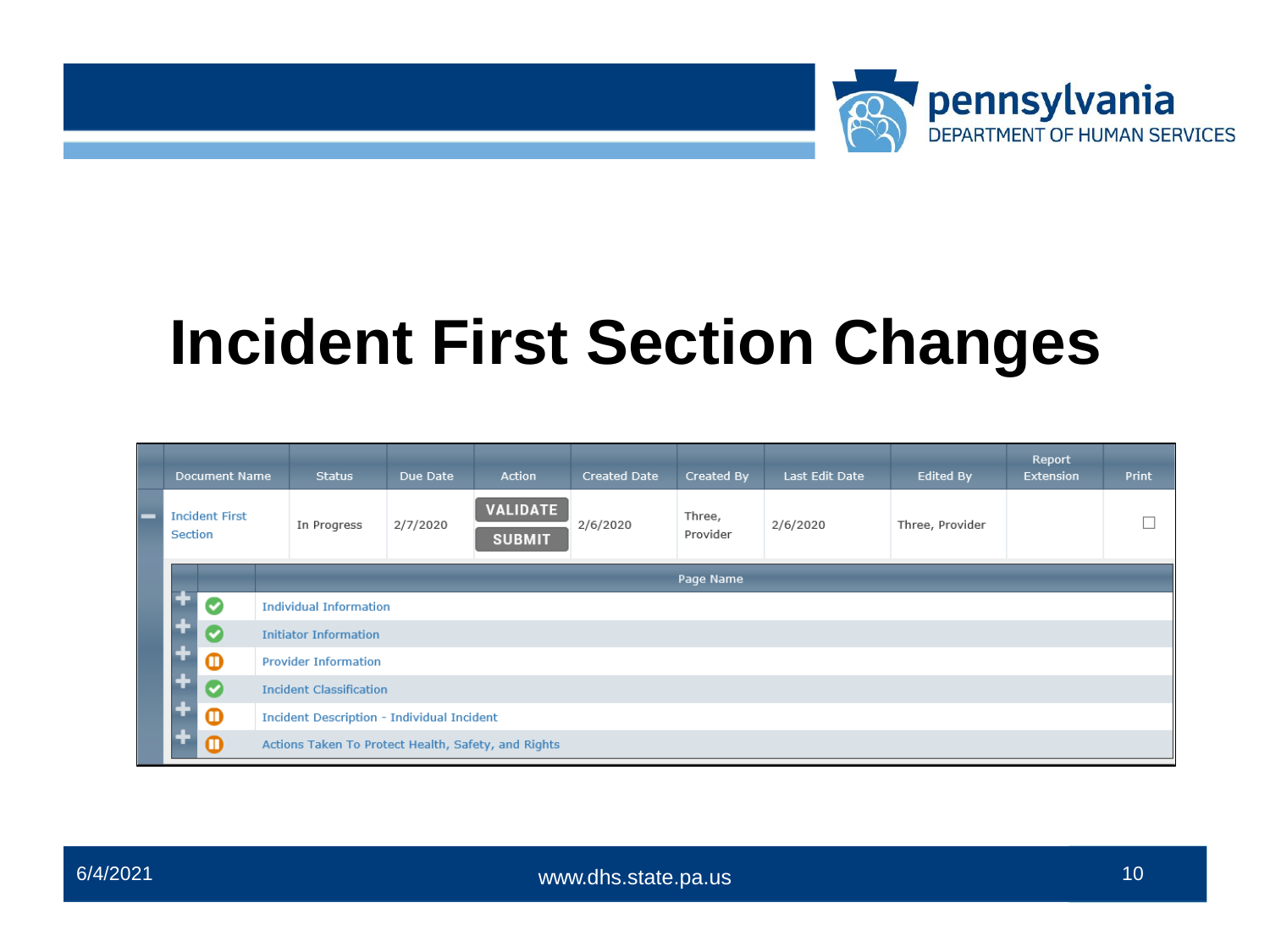

The following contact information fields are now being captured to provide users with an immediate point of contact, should they have questions regarding information entered into the incident.

- Immediate Contact (First Name)
- Immediate Contact (Last Name)
- Relationship to the Individual
- Phone
- Email

| Initial Reporter (First Name):         | Ken                 |
|----------------------------------------|---------------------|
| Initial Reporter (Last Name):          | Adams               |
| Relationship to the individual:        | Support Coordinator |
| If other, please specify:              |                     |
| <b>Immediate Contact (First Name):</b> | Aaron               |
| Immediate Contact (Last Name):         | Rodgers             |
| Phone:                                 | 717-666-7777        |
| Email:                                 | email@email.com     |
|                                        |                     |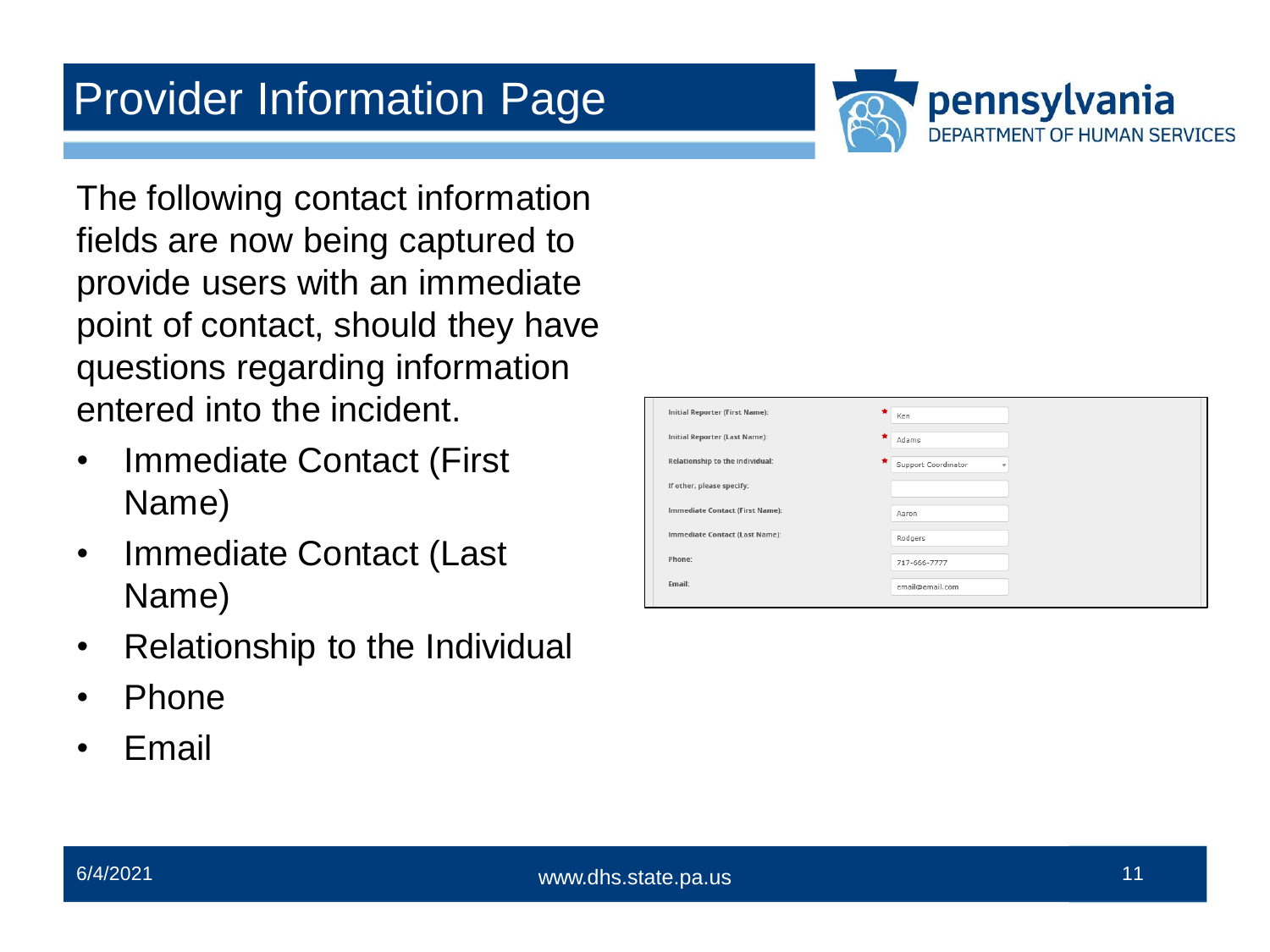

This information is added because on the Provider Information page currently EIM pulls in the phone number and email address from the HCSIS SSD. This many times is an agency CEO and not the person to be contacted about the incident. By providing this information, it provides Management Reviewers a contact person who can be immediately contacted about the incidents.

| <b>Initial Reporter (First Name):</b>  | Ken                                                  |
|----------------------------------------|------------------------------------------------------|
| Initial Reporter (Last Name):          | ×<br>Adams                                           |
| Relationship to the individual:        | ×<br>Support Coordinator<br>$\overline{\phantom{a}}$ |
| If other, please specify:              |                                                      |
| <b>Immediate Contact (First Name):</b> | Aaron                                                |
| Immediate Contact (Last Name):         | Rodgers                                              |
| Phone:                                 | 717-666-7777                                         |
| Email:                                 | email@email.com                                      |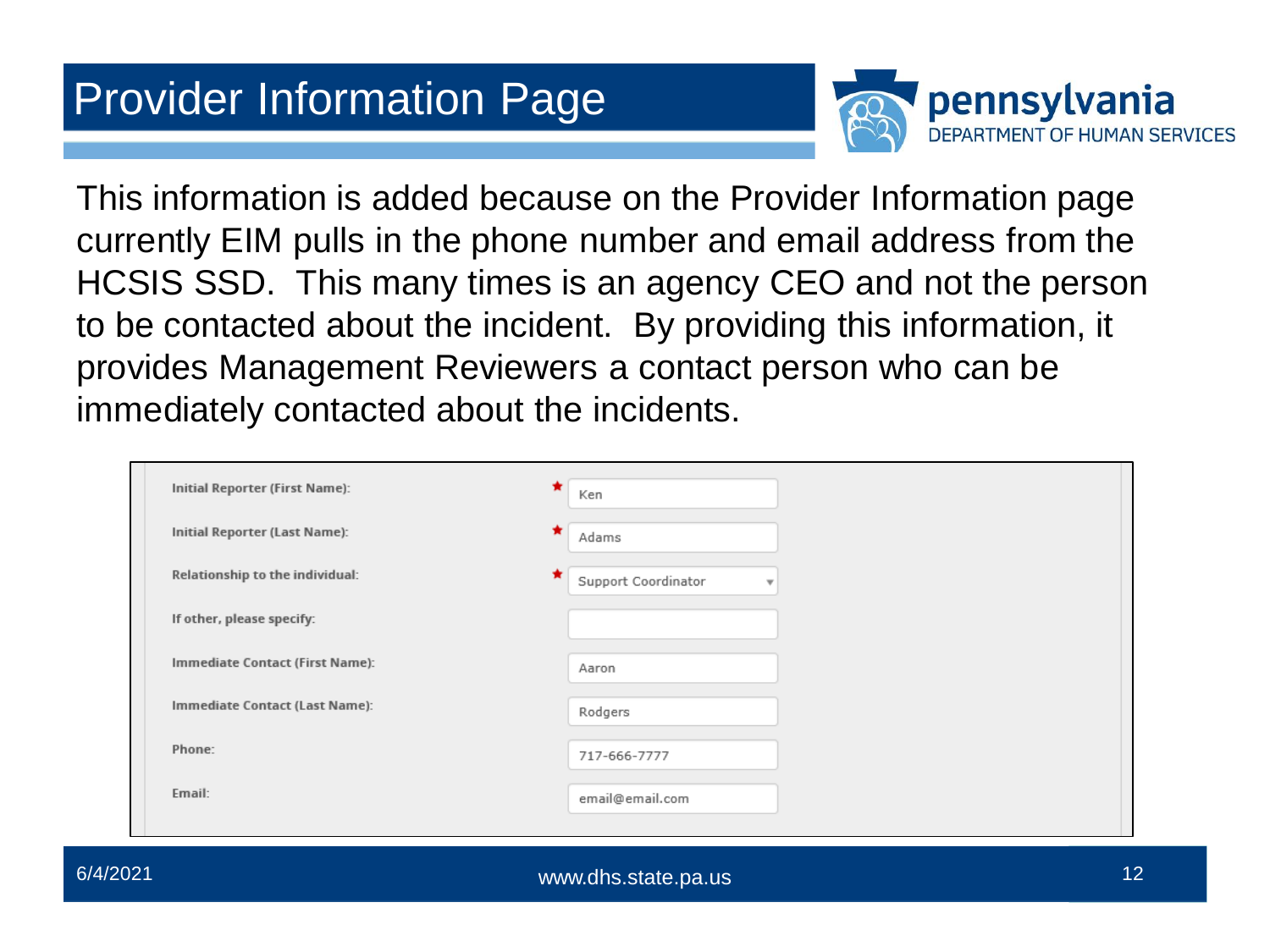

If an SC user is performing a Provider Search, on the Provider Search page, their Case Manager (PT 21) Service Location will be included in the search results by default. PT 21 Service Location will be shown in addition to PT 54/55 Service Locations in scenarios where an authorized FMS Vendor service exists on the individual's plan.

The SC will only see the Case Manager Service Location in the results if that Service Location is associated to the Individual's Plan.

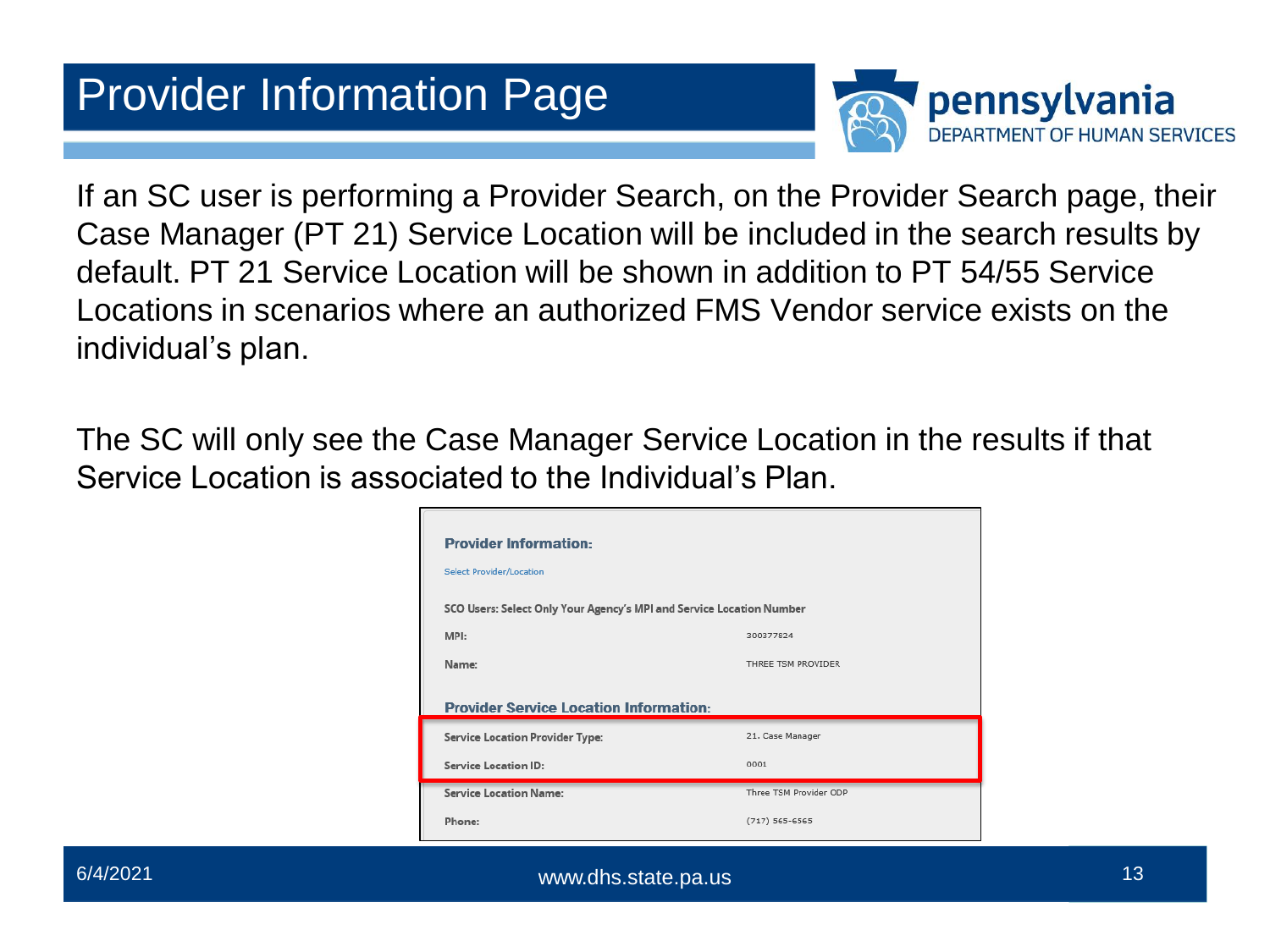

When a user selects a Provider from the Provider Search page that has a Specialty Code of 52. Community Residential Rehabilitation, the Service Location Specialty will display in EIM. It will display for the following Service Location Specialties:

- 456: CRR-Adult
- 520: Child Residential Services
- 521: Adult Residential
- 522: Family Living Homes
- 524: Unlicensed

| <b>Provider Information:</b>                                         |                                          |
|----------------------------------------------------------------------|------------------------------------------|
| <b>Select Provider/Location</b>                                      |                                          |
| SCO Users: Select Only Your Agency's MPI and Service Location Number |                                          |
| MPI:                                                                 | 300465856                                |
| Name:                                                                | <b>HCSIS CHC PHASE 1</b>                 |
| <b>Provider Service Location Information:</b>                        |                                          |
| <b>Service Location Provider Type:</b>                               | 52. Community Residential Rehabilitation |
| <b>Service Location Specialty:</b>                                   | 521. Adult Residential - 6400            |
| <b>Service Location ID:</b>                                          | 0008                                     |
| <b>Service Location Name:</b>                                        | HCSIS CHC PHASE 1 BAS ODP PT52 521       |
| Phone:                                                               | $(444)$ 444-4444                         |
| Email:                                                               |                                          |
| Address Line 1:                                                      | 202 STANWIX ST                           |
| Address Line 2:                                                      |                                          |
| Address Line 3:                                                      |                                          |
| City:                                                                | PITTSBURGH                               |
| County:                                                              | Allegheny                                |
|                                                                      |                                          |
| State:                                                               | Pennsylvania                             |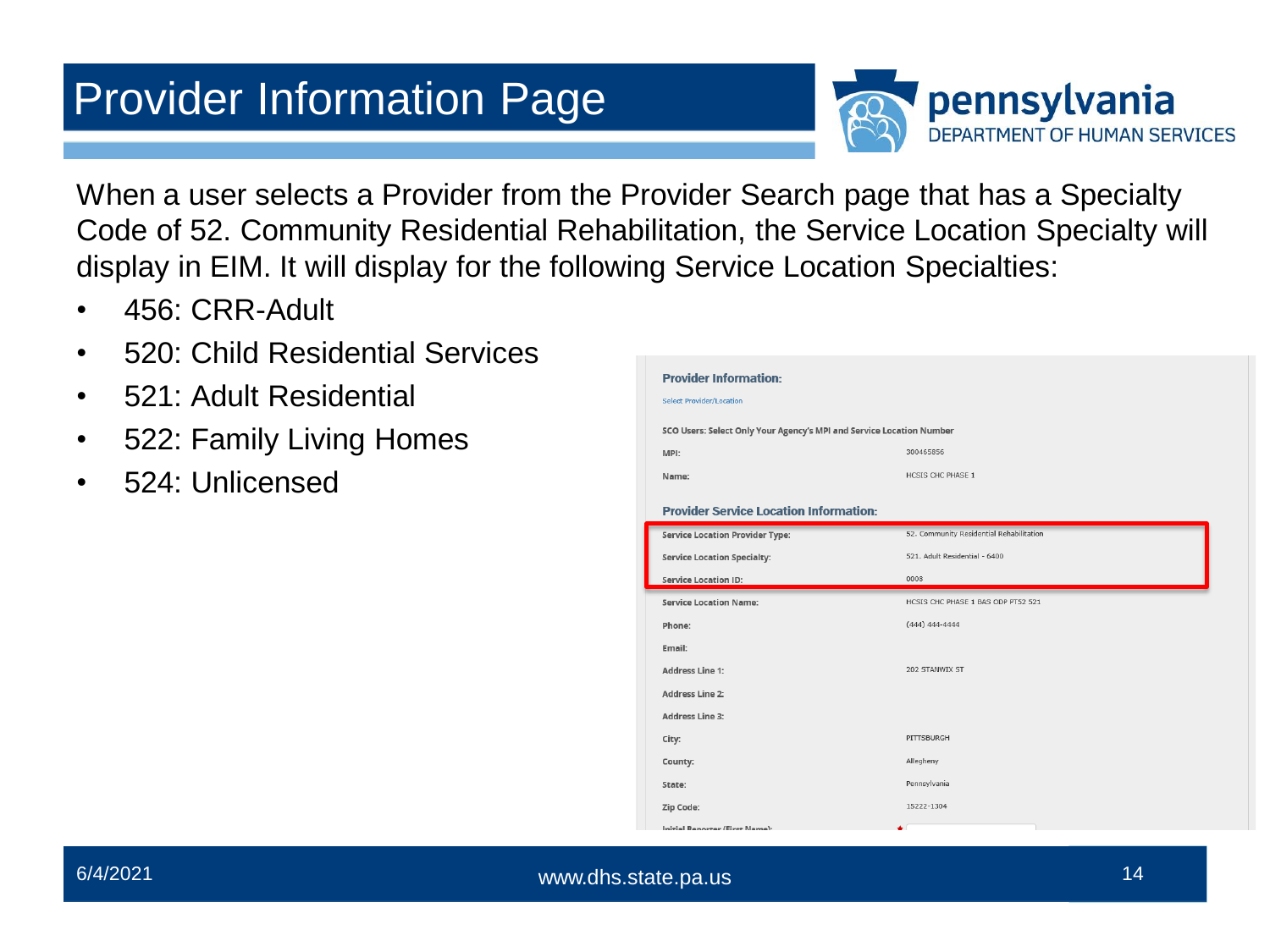## Incident Classification Page



With the implementation of Incident Management Bulletin 00-21-02, changes were made to the primary and secondary categories. Please see MyODP for further trainings regarding the IM bulletin for a full list of changes.

Here are a few examples...some categories have been split into multiple new primaries, some have been renamed, and others are simply new.

| <b>Prior Bulletin</b><br><b>Primary Category</b> | <b>New Bulletin</b><br><b>Primary Category</b> |
|--------------------------------------------------|------------------------------------------------|
| <b>Emergency Room</b>                            | Serious Injury                                 |
|                                                  | <b>Serious Illness</b>                         |
|                                                  | Illness (COVID-19)                             |
|                                                  |                                                |
| Misuse of Funds                                  | Exploitation                                   |
|                                                  |                                                |
| Abuse                                            | <b>Sexual Abuse</b>                            |
|                                                  |                                                |
| No Prior Primary Category                        | <b>Passive Neglect</b>                         |
|                                                  |                                                |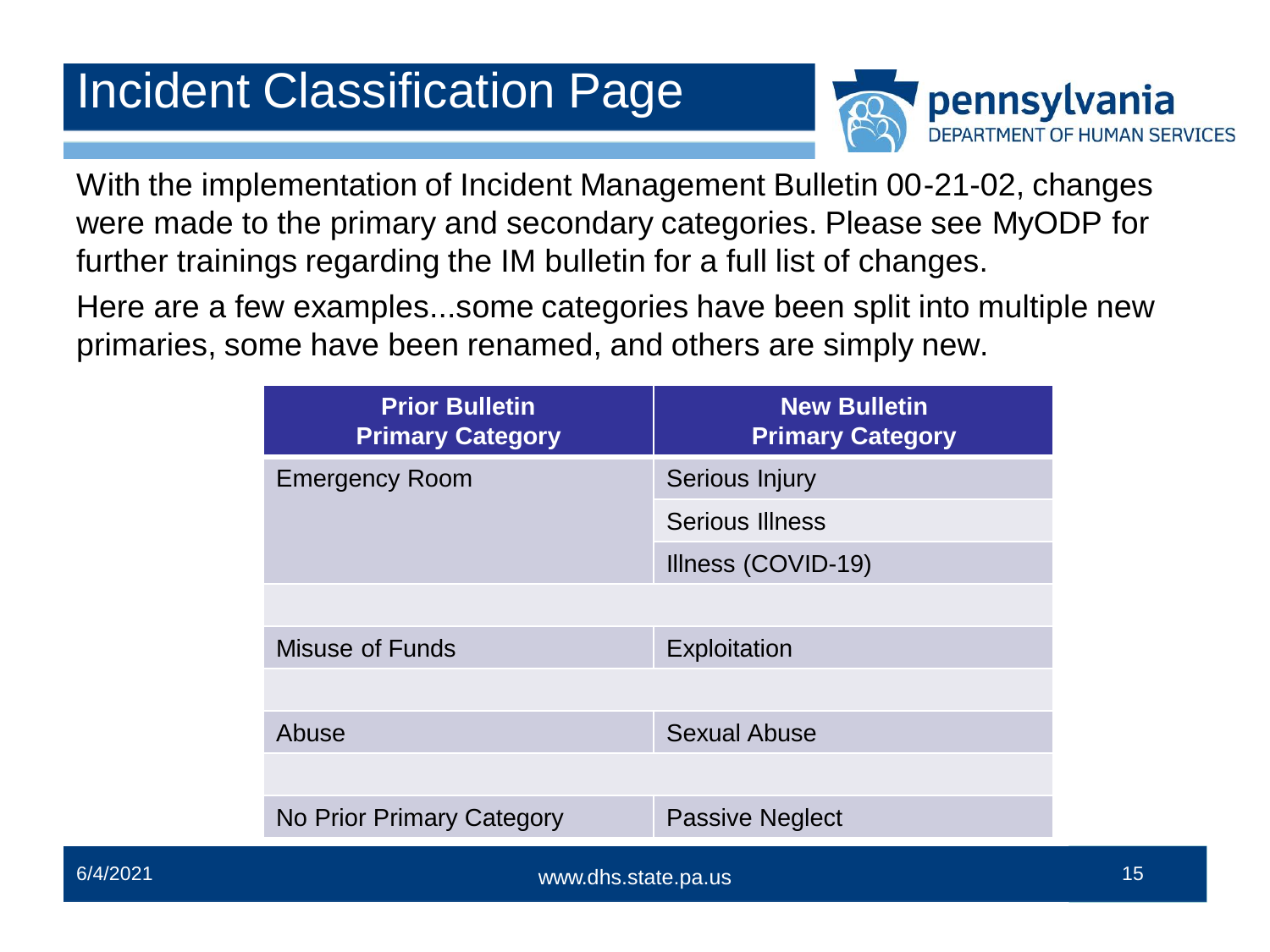## Incident Classification Page



A new primary category of *Illness* has been introduced to allow for continued reporting of COVID-19 Testing. The Secondary Category to be selected is *COVID.*

An addition secondary category of *Other* was added to EIM as a placeholder for future use. This Secondary Category should not be used at this time.

| <b>Primary Category:</b>                    | Illness    |                           | $\overline{\mathbf{v}}$ |   |
|---------------------------------------------|------------|---------------------------|-------------------------|---|
| <b>Primary Category Date Occurred:</b><br>× | MM/DD/YYYY | 雦                         |                         |   |
| <b>Secondary Category:</b>                  | Select     | <b>Secondary Category</b> | Date Occurred           |   |
|                                             |            | COVID                     | MM/DD/YYYY              | 雦 |
|                                             |            | Other                     | MM/DD/YYYY              | 雦 |
|                                             |            |                           |                         |   |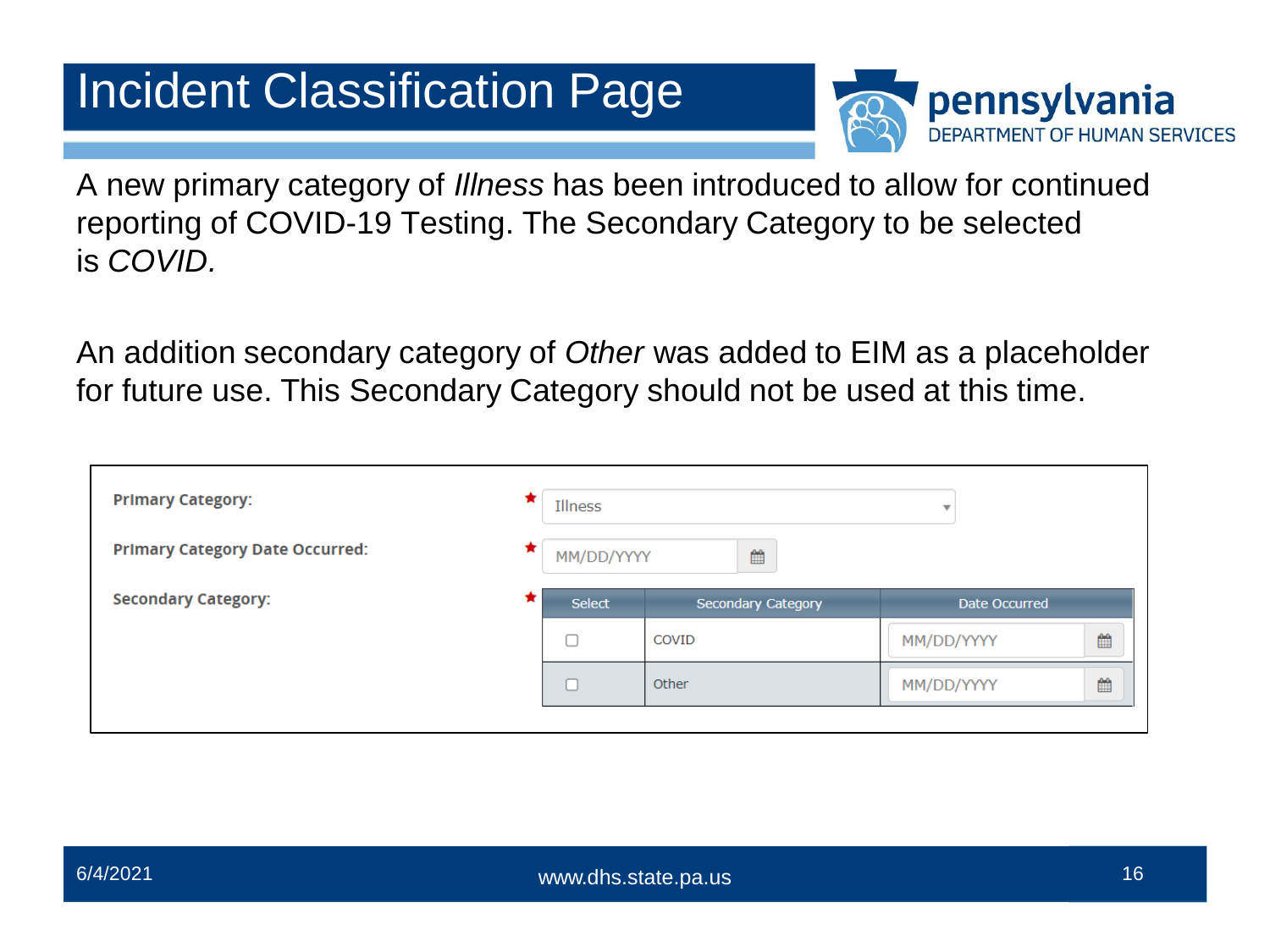

The following question was reworded on the Incident Classification page:

- Was the family/guardian/individual's designee notified of the incident?
	- The individual's designee will be identified in their ISP.

| Was the family/guardian/individual's designee notified of<br>the incident? | ×.<br>Yes<br>$\overline{\phantom{a}}$ |
|----------------------------------------------------------------------------|---------------------------------------|
| If no, please explain:                                                     |                                       |
|                                                                            |                                       |
|                                                                            |                                       |
|                                                                            |                                       |
|                                                                            |                                       |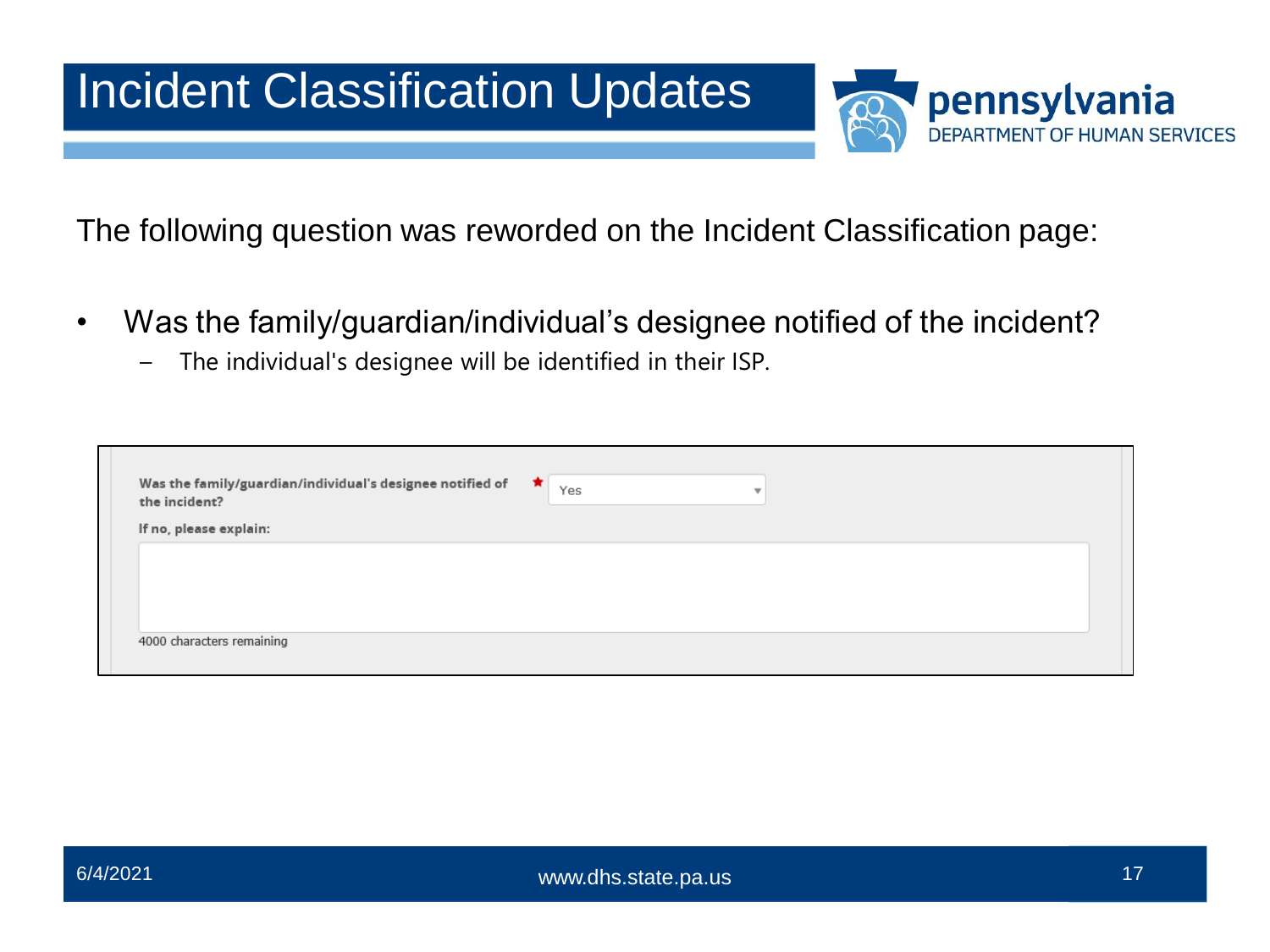## Incident Classification Updates



The following questions were added to the Incident Classification page:

- "Were there targets identified?" With the opportunity to explain 'No' responses in the text box. Yes' responses will allow users to access the Target Information page in the First Section.
	- *Target = The person or entity who is alleged to have caused the incident to occur.*
- "Was there a medical intervention for this individual?" 'Yes' responses will allow users to access the Medical Intervention page of the Final Section.
	- *Medical Intervention = a measure taken to treat disease or improve health in other ways.*
	- *Medical Intervention Page replaced the Hospitalization Page so that it can be used for medical interventions such as an ER, Urgent Care, or even a PCP office visit in addition to Hospitalization.*

| Were there targets identified?                        | Ħ<br>Yes<br>$\overline{\mathbf{v}}$ |
|-------------------------------------------------------|-------------------------------------|
| If no, please explain:                                |                                     |
|                                                       |                                     |
|                                                       |                                     |
| 4000 characters remaining                             |                                     |
|                                                       |                                     |
| Was there a medical intervention for this individual? | ★<br>Yes<br>٠                       |
|                                                       |                                     |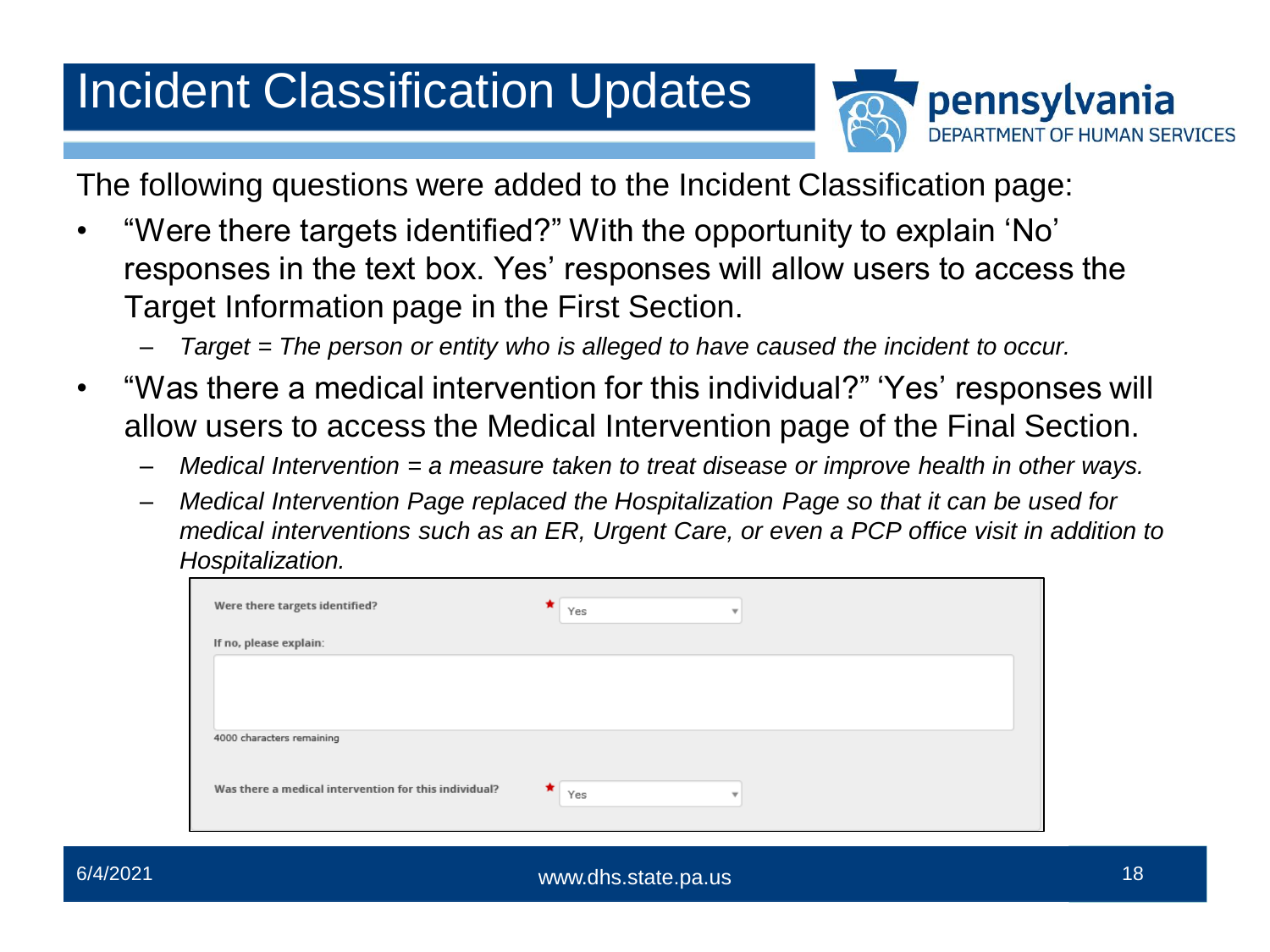#### Incident Description- Individual Incident



Questions pertaining to the service/program that the individual was participating in when the incident occurred have been removed.

The question related to the physical location has been modified. **Current:** In what physical location did the **event** occur? **New:** In what physical location did the **incident** occur?

| <b>Incident Description</b>                                                                                          |                                                                                                                                                   |
|----------------------------------------------------------------------------------------------------------------------|---------------------------------------------------------------------------------------------------------------------------------------------------|
| relevant details prior to, during, and after the incident. Indicate the current status of the Individual: $\bigstar$ | Please describe in detail exactly what happened during the incident, including dates, times, and all people involved including staff. Include all |
|                                                                                                                      |                                                                                                                                                   |
| The description of the incident, the incident category is abuse and does require an investigation.                   |                                                                                                                                                   |
|                                                                                                                      |                                                                                                                                                   |
|                                                                                                                      |                                                                                                                                                   |
| 3901 characters remaining                                                                                            |                                                                                                                                                   |
|                                                                                                                      |                                                                                                                                                   |
|                                                                                                                      |                                                                                                                                                   |
| Is the incident location known?                                                                                      | Yes                                                                                                                                               |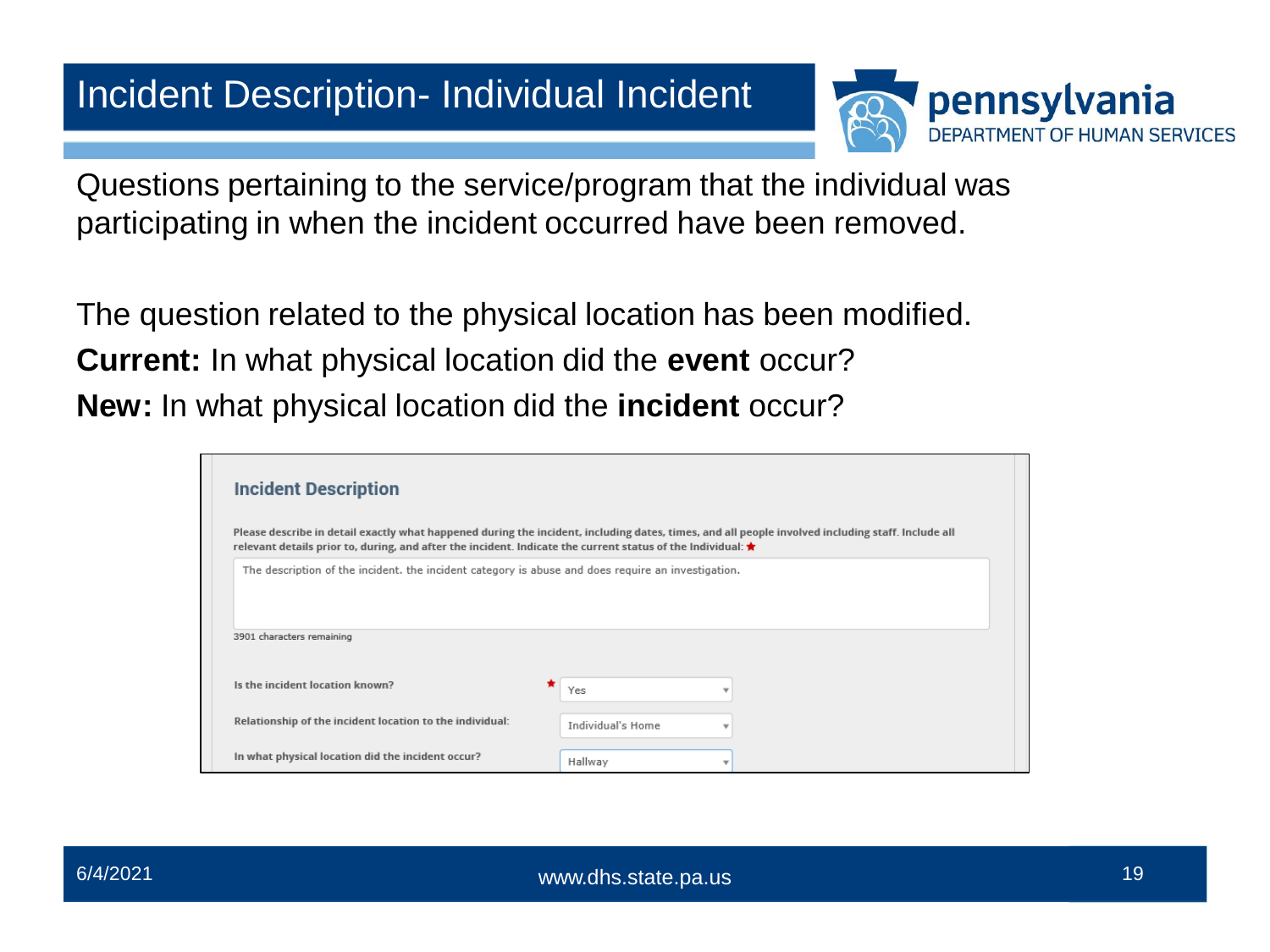#### Incident Description- Site Level Incident



For Site Level Incidents only, the following question was added to the page:

• Was the site closed due to fire?

**Note:** This question is only required if the Primary Category is 'Fire'.

| <b>Incident Description</b>                                                                             |                                                                                                                                                                                                                                                                           |
|---------------------------------------------------------------------------------------------------------|---------------------------------------------------------------------------------------------------------------------------------------------------------------------------------------------------------------------------------------------------------------------------|
| Please list all individuals involved: $\bigstar$                                                        |                                                                                                                                                                                                                                                                           |
|                                                                                                         |                                                                                                                                                                                                                                                                           |
|                                                                                                         |                                                                                                                                                                                                                                                                           |
| 4000 characters remaining                                                                               |                                                                                                                                                                                                                                                                           |
|                                                                                                         |                                                                                                                                                                                                                                                                           |
|                                                                                                         |                                                                                                                                                                                                                                                                           |
|                                                                                                         | Please describe in detail exactly what happened during the incident, including dates, times, and all people involved including staff. Include all<br>relevant details prior to, during, and after the incident. Indicate the current status of the Individual: $\bigstar$ |
|                                                                                                         |                                                                                                                                                                                                                                                                           |
|                                                                                                         |                                                                                                                                                                                                                                                                           |
|                                                                                                         |                                                                                                                                                                                                                                                                           |
| 4000 characters remaining                                                                               |                                                                                                                                                                                                                                                                           |
|                                                                                                         |                                                                                                                                                                                                                                                                           |
| Was the site closed due to fire?                                                                        | Select One<br>v                                                                                                                                                                                                                                                           |
| Is the incident location known?                                                                         | Select One<br>v                                                                                                                                                                                                                                                           |
|                                                                                                         |                                                                                                                                                                                                                                                                           |
| Relationship of the incident location to the site:<br>In what physical location did the incident occur? | Select One<br>v                                                                                                                                                                                                                                                           |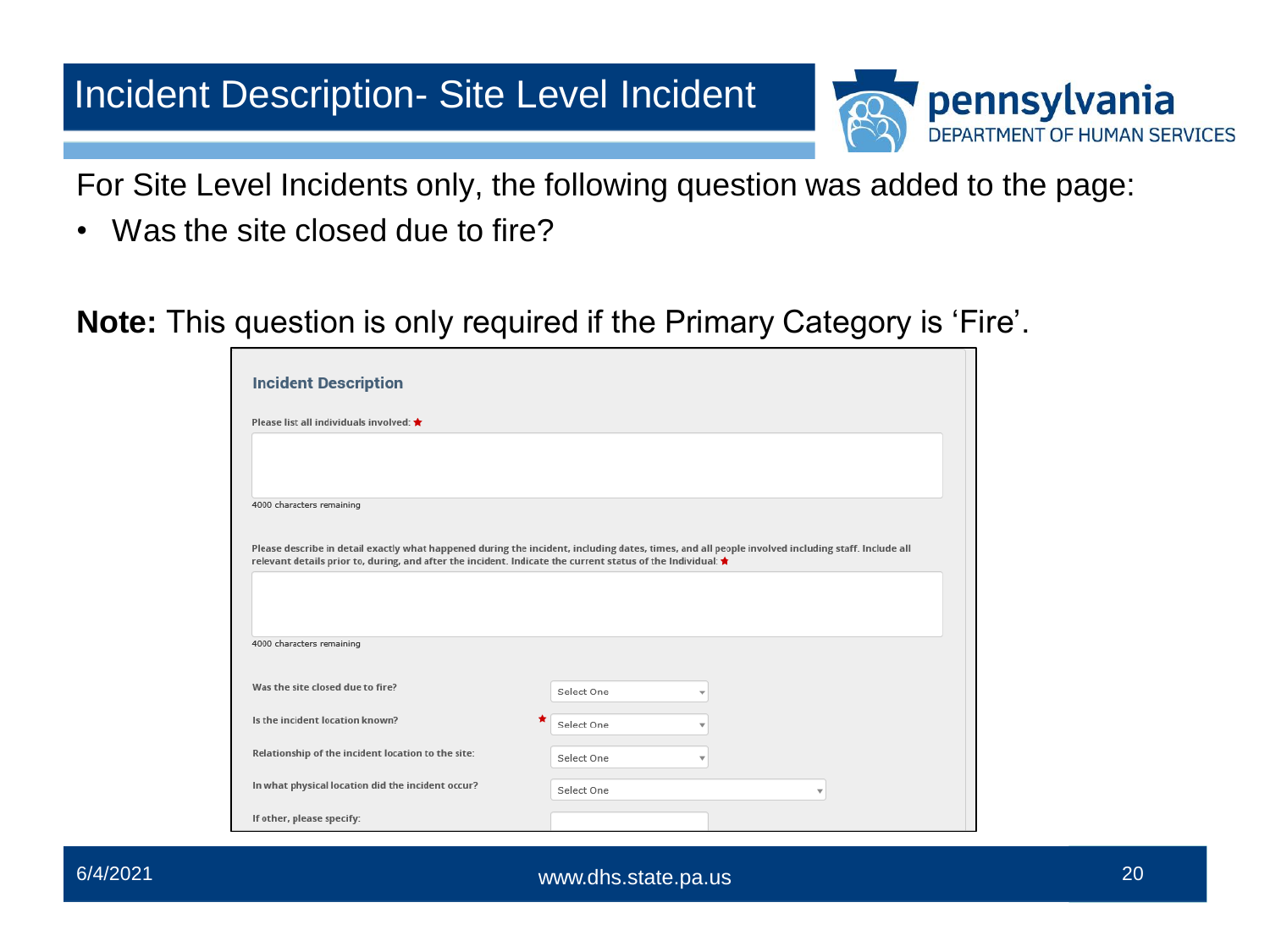#### **Actions Taken To Protect Health Safety & Rights Page**



The following questions have been removed from the Actions Taken To Protect Health Safety & Rights. These questions were removed because the data collected by these questions will be captured on a separate Target page, if a target was identified.

- Was the individual/victim separated from the target?
- If no, please specify
- The options for the question **Other Supports and/or Services**, have been updated.

| Other Supports and/or Services: |                                                    |  |
|---------------------------------|----------------------------------------------------|--|
|                                 | □ Contacted Local Domestic Violence Provider       |  |
|                                 | $\Box$ Contacted Local Rape Crisis Center          |  |
|                                 | □ Formal Counseling                                |  |
|                                 | $\Box$ Local Behavioral Health Crisis Intervention |  |
|                                 | $\Box$ Respite                                     |  |
|                                 | □ Victim/Witness Services                          |  |
|                                 | $\Box$ Other                                       |  |
|                                 | $\Box$ Not Applicable                              |  |
|                                 |                                                    |  |

The following values were removed:

- Informal Counseling: This value was removed because through data analysis, end users were often confused by this language.
- Natural Supports
- Crime Victim Services was removed and rephrases as Victim/Witness Services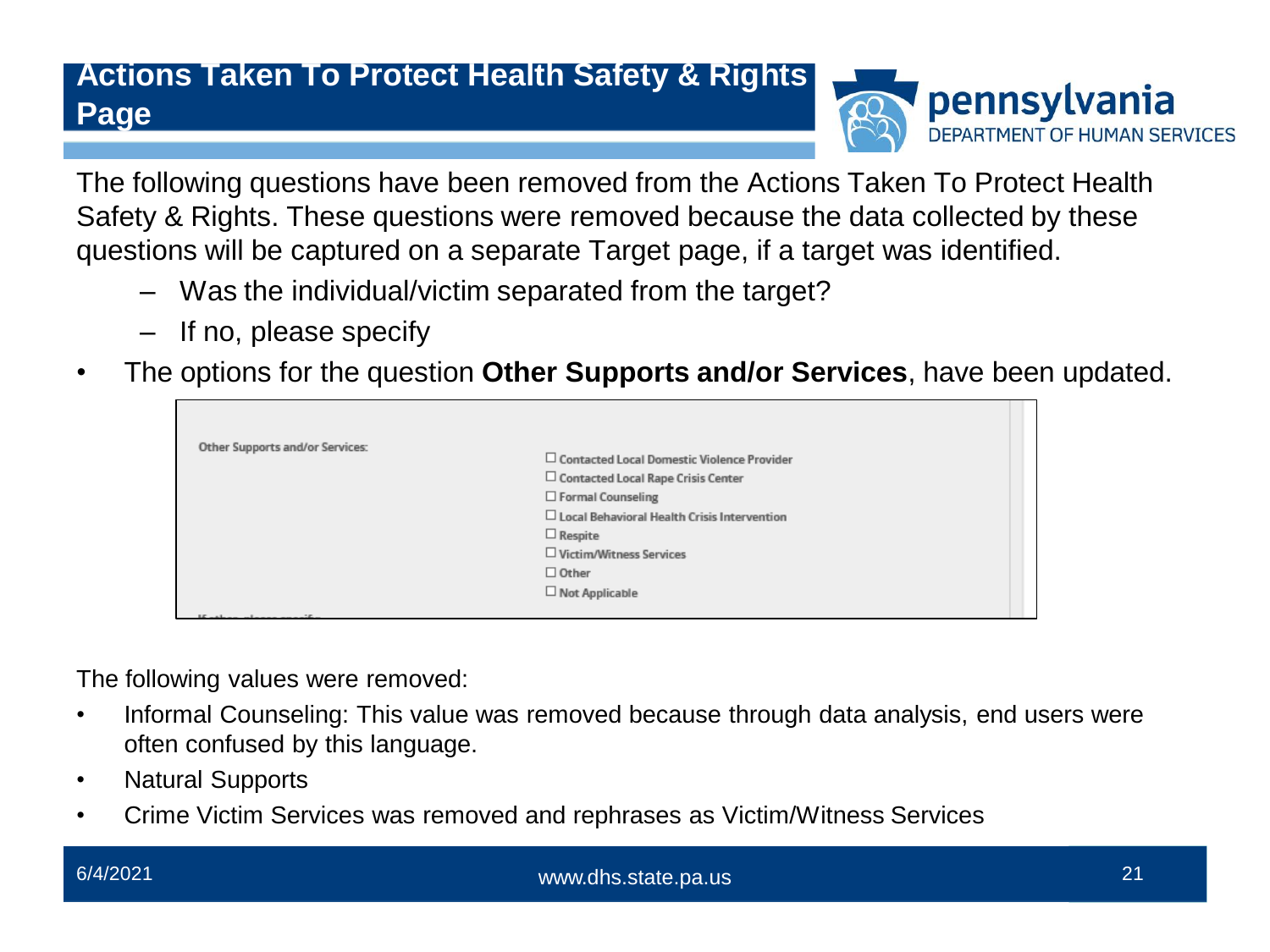#### Target Information- First Section



The Target Information page has been added to the Incident First Section flow and will ONLY appear if a user answers 'Yes', to the following question on the Incident Classification page; **"Were there targets identified?"** 

If a user answers 'yes' to this question, the Target Information page will populate as shown for the user to enter the target(s).

|                                                  |                                                                     |                                                                                  | <b>Operation Successful</b>                                        |                                                                     |                                                  |  |
|--------------------------------------------------|---------------------------------------------------------------------|----------------------------------------------------------------------------------|--------------------------------------------------------------------|---------------------------------------------------------------------|--------------------------------------------------|--|
| Version: 8<br>ID: 88126                          |                                                                     | Type: Individual Incident                                                        | Abuse<br><b>Primary Category:</b>                                  |                                                                     | Status: Open                                     |  |
| Individual: PCG-EIMMR, MIKE<br>MCI: 927847067    |                                                                     |                                                                                  | Provider: PCG ODP EIM PROVIDER THREE<br>Discovery Date: 11/06/2019 |                                                                     |                                                  |  |
|                                                  |                                                                     |                                                                                  |                                                                    |                                                                     | <b>Expand Details</b>                            |  |
|                                                  |                                                                     |                                                                                  | <b>Target Information</b><br>Go To                                 |                                                                     |                                                  |  |
|                                                  | Please select 'Yes' to add Target Information:                      | Yes                                                                              |                                                                    |                                                                     |                                                  |  |
| Target Identifier -<br><b>Target Information</b> | <b>Target Relationship to</b><br>Individual - Target<br>Information | If other, please specify<br>(Target Relationship) -<br><b>Target Information</b> | <b>Current Status - Target</b><br>Information                      | If other, please specify<br>(Target Status) - Target<br>Information | Nature of the separation<br>- Target Information |  |
| Aaron R                                          | Non-reporting provider<br>staff                                     |                                                                                  | No Change                                                          |                                                                     |                                                  |  |
| DELETE <sup>O</sup>                              | <b>Target Information</b>                                           |                                                                                  |                                                                    | <b>EDIT</b>                                                         | <b>ADD</b><br>٠                                  |  |
| <b>Target Identifier:</b>                        |                                                                     | Dave M                                                                           |                                                                    |                                                                     |                                                  |  |
|                                                  | Target Relationship to the Individual:                              | Relative                                                                         |                                                                    |                                                                     |                                                  |  |
| If other, please specify:                        |                                                                     |                                                                                  |                                                                    |                                                                     |                                                  |  |
|                                                  | What is the current status if target is identified?                 |                                                                                  | Driving prohibited                                                 |                                                                     |                                                  |  |
|                                                  |                                                                     |                                                                                  |                                                                    |                                                                     |                                                  |  |
| If other, please specify:                        |                                                                     |                                                                                  |                                                                    |                                                                     |                                                  |  |
| Nature of the separation:                        |                                                                     |                                                                                  |                                                                    |                                                                     |                                                  |  |
|                                                  |                                                                     |                                                                                  |                                                                    |                                                                     |                                                  |  |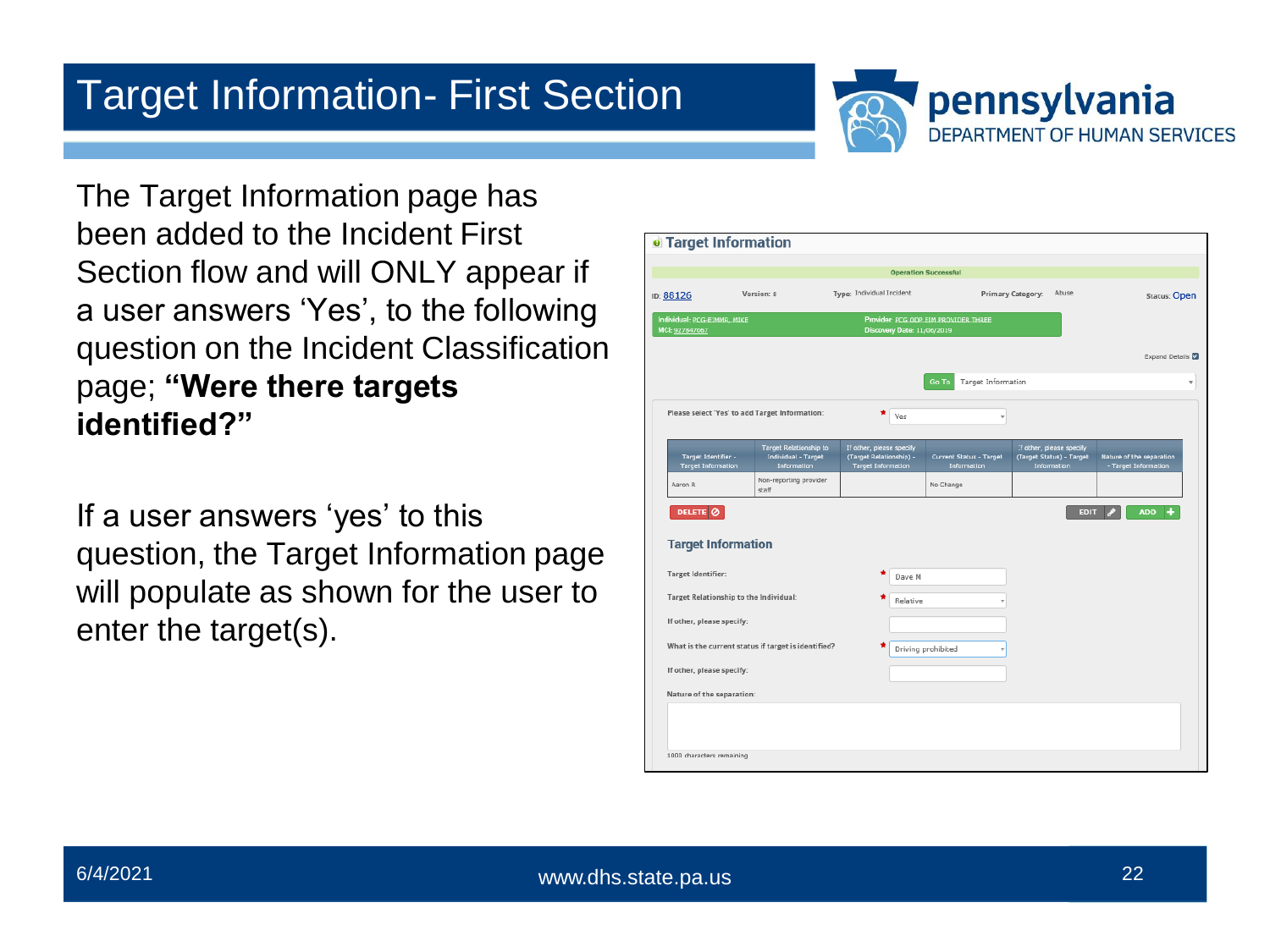#### Target Information- First Section



If the user selects 'Another Individual' for the question Target **Relationship to the Individual,** users are not able to enter the Individual's First and Last Name. Another Individual should be masked, as shown below (First and second initial of first name, first and second initial of last name, and the last four digits of the individual's social security number).

|                                                     |                                                                                   |                                                                                  |                 | <b>Target Information</b><br>Go To                   |                                                                            |                                                  |
|-----------------------------------------------------|-----------------------------------------------------------------------------------|----------------------------------------------------------------------------------|-----------------|------------------------------------------------------|----------------------------------------------------------------------------|--------------------------------------------------|
| Please select 'Yes' to add Target Information:      |                                                                                   |                                                                                  | Yes             | $\overline{\phantom{a}}$                             |                                                                            |                                                  |
| Target Identifier - Target<br><b>Information</b>    | <b>Target Relationship to</b><br><b>Individual - Target</b><br><b>Information</b> | If other, please specify<br>(Target Relationship) -<br><b>Target Information</b> |                 | <b>Current Status - Target</b><br><b>Information</b> | If other, please specify<br>(Target Status) - Target<br><b>Information</b> | Nature of the separation<br>- Target Information |
| No Records to display.                              |                                                                                   |                                                                                  |                 |                                                      |                                                                            |                                                  |
| DELETE <sup>O</sup>                                 |                                                                                   |                                                                                  |                 |                                                      | <b>EDIT</b>                                                                | <b>ADD</b>                                       |
|                                                     |                                                                                   |                                                                                  |                 |                                                      |                                                                            |                                                  |
| <b>Target Information</b>                           |                                                                                   |                                                                                  |                 |                                                      |                                                                            |                                                  |
| <b>Target Identifier:</b>                           |                                                                                   |                                                                                  | <b>ABCD1234</b> |                                                      |                                                                            |                                                  |
| <b>Target Relationship to the Individual:</b>       |                                                                                   |                                                                                  |                 | Another Individual                                   |                                                                            | v                                                |
| If other please specify                             |                                                                                   |                                                                                  |                 |                                                      |                                                                            |                                                  |
| What is the current status if target is identified? |                                                                                   |                                                                                  | Select One      |                                                      |                                                                            | v                                                |
| If other, please specify:                           |                                                                                   |                                                                                  |                 |                                                      |                                                                            |                                                  |
| Nature of the separation:                           |                                                                                   |                                                                                  |                 |                                                      |                                                                            |                                                  |
|                                                     |                                                                                   |                                                                                  |                 |                                                      |                                                                            |                                                  |
|                                                     |                                                                                   |                                                                                  |                 |                                                      |                                                                            |                                                  |
| 1000 characters remaining                           |                                                                                   |                                                                                  |                 |                                                      |                                                                            |                                                  |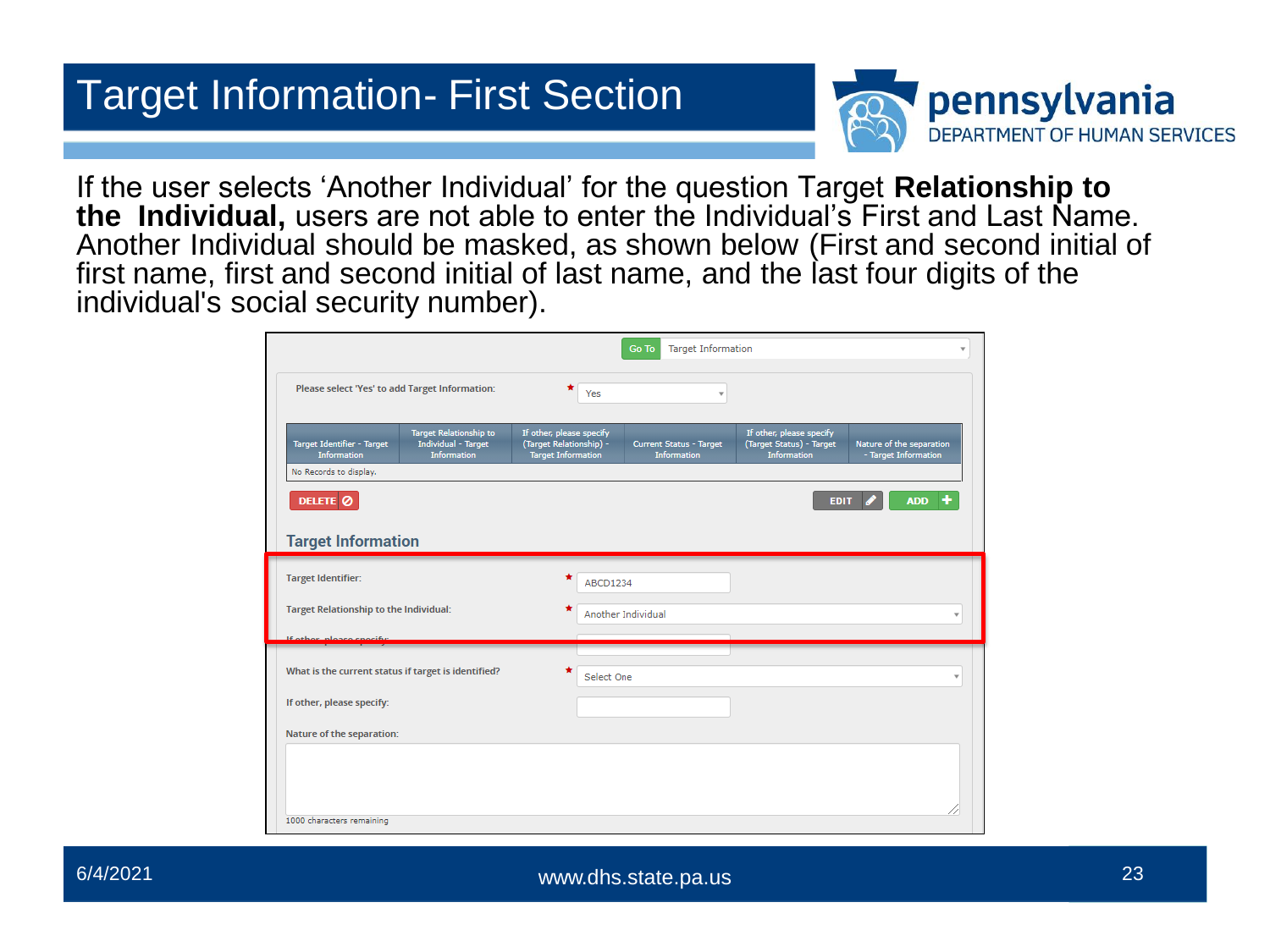#### Restraint Information



The following questions have been added to the Restraint Information page:

- Was the restraint duration less than one minute?
	- If a user answers that the Restraint was less than one minute, the Time In and Time Out questions are no longer required to be answered.

~ *Per Incident Management Bulletin 00-21-02, a restraint is no longer defined as at least 30 seconds (55 PA Code Chapter 6100). The current definition of a restraint does not define a restraint based on its duration.*

*\*\** The Restraint Duration is calculated upon submission of the Incident First Section Document.

| <b>Restraint Information</b>                     |                                     |                          |
|--------------------------------------------------|-------------------------------------|--------------------------|
| Was the restraint duration less than one minute? | ×<br>No<br>$\overline{\phantom{a}}$ |                          |
| Time In:                                         | 篇<br>$9:00$ am                      |                          |
| Time Out:                                        | 鱛<br>9:39 am                        |                          |
| <b>Restraint Duration(minutes):</b>              |                                     |                          |
| <b>Restraint Technique:</b>                      |                                     |                          |
| Antecedent:                                      | Select One                          | $\overline{\phantom{a}}$ |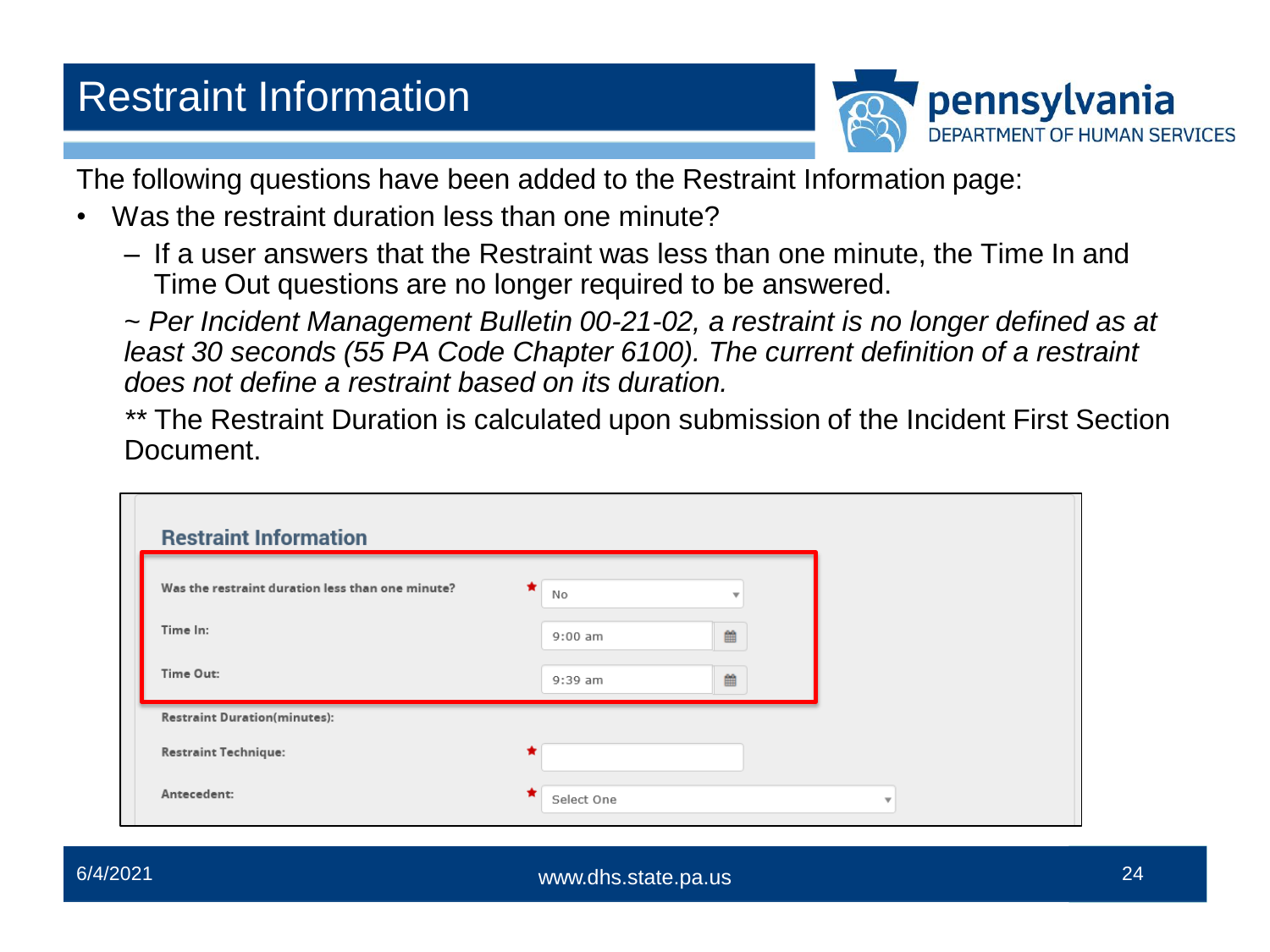#### Restraint Information Continued



The following questions have been added to the Restraint Information page:

- Restraint Technique
- Were debriefing activities completed as part of this restraint?
- Please specify debriefing activities or explain why debriefing activities were not completed.

~*Debriefing after a restraint is a person-centered conversation between the person who administered the restraint and the individual following the use of a restraint. Debriefing is important because it helps the individual to understand the events that occurred and why the restraint was needed.*

• Is there documentation that all staff involved were trained on the behavioral support plan that was in place at the time of the incident that included this restraint? If a user answers 'No' there is an 'If no, please explain' text box to explain that 'No' answer.

The following questions have been removed from the Restraint Information page:

- What service/program was the individual participating in when the event occurred?
- What service delivery model was the individual participating in when the event occurred?

The next slide shows the newly updated Restraint Information page.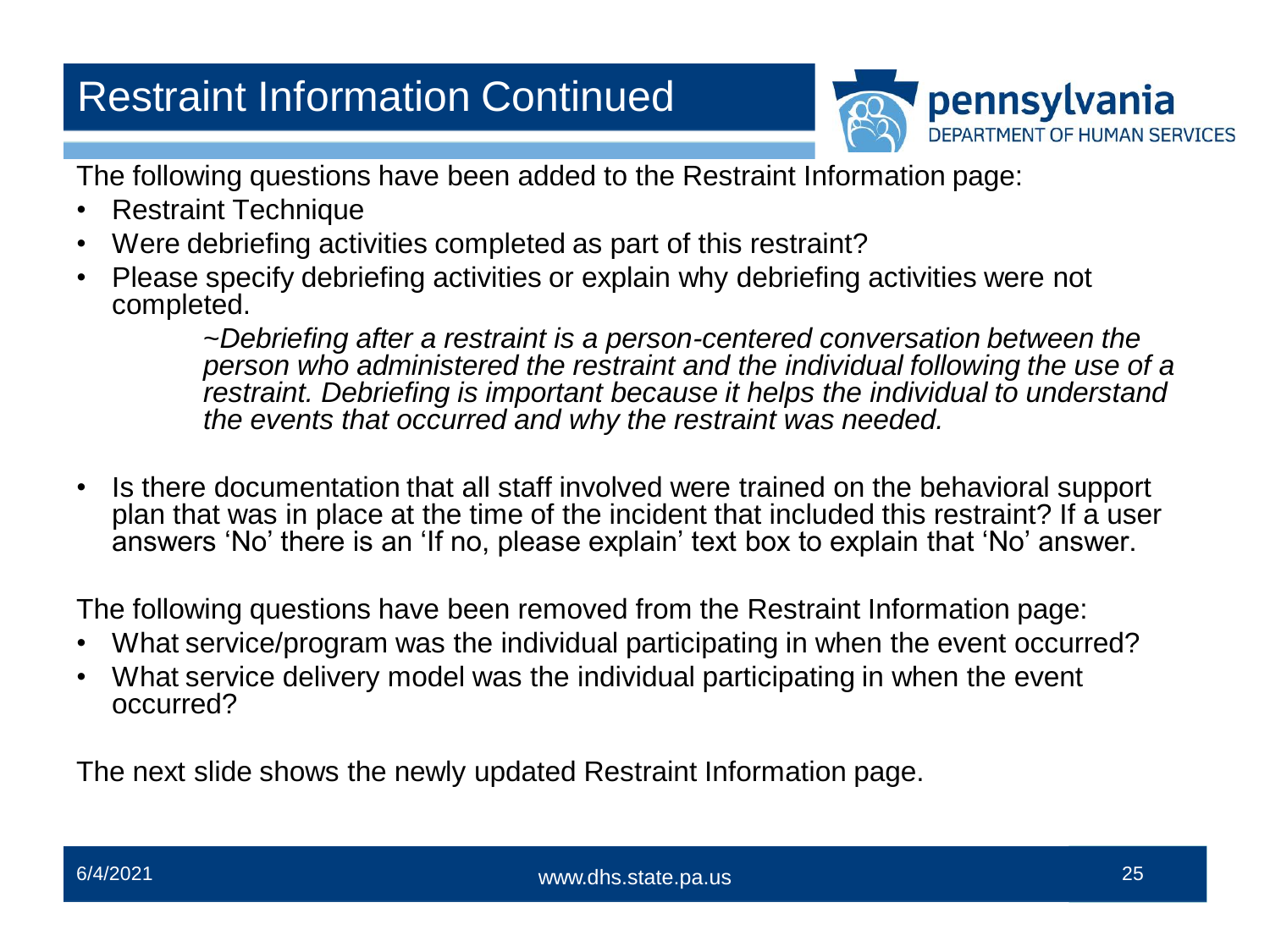#### Restraint Information Page



| <b>EIM</b> Enterprise Incident Management        |                                                                  | HOME SEARCH <b>AREPORTS</b> HELP        |                |
|--------------------------------------------------|------------------------------------------------------------------|-----------------------------------------|----------------|
| <b>•</b> Restraint Information                   |                                                                  |                                         |                |
| Version: 8<br>ID: 88159                          | Type: Individual Incident                                        | Primary Category: Physical<br>Restraint | Status: Open   |
| Individual: PCG-EIMMR, MIKE                      | Provider:                                                        |                                         |                |
| MCI: 927847067                                   | Discovery Date: 11/07/2019                                       |                                         |                |
|                                                  |                                                                  |                                         | Expand Details |
|                                                  | Go To                                                            | Restraint Information                   |                |
| <b>Restraint Information</b>                     |                                                                  |                                         |                |
|                                                  |                                                                  |                                         |                |
| Was the restraint duration less than one minute? | $\star$ Yes                                                      |                                         |                |
| Time In:                                         |                                                                  | 曲                                       |                |
| Time Out:                                        |                                                                  | 单                                       |                |
| <b>Restraint Duration(minutes):</b>              |                                                                  |                                         |                |
| <b>Restraint Technique:</b>                      | Full Nelson                                                      |                                         |                |
| Antecedent:                                      | Communication stress                                             |                                         |                |
| If other, please specify:                        |                                                                  |                                         |                |
|                                                  |                                                                  |                                         |                |
|                                                  |                                                                  |                                         |                |
| 4000 characters remaining                        |                                                                  |                                         |                |
| <b>Restraint Reason:</b>                         | Aggression to staff                                              |                                         |                |
| If other, please specify:                        |                                                                  |                                         |                |
|                                                  |                                                                  |                                         |                |
|                                                  |                                                                  |                                         |                |
| 4000 characters remaining                        |                                                                  |                                         |                |
| <b>Description:</b> ★                            |                                                                  |                                         |                |
|                                                  | The individual was restrained after becoming violent with staff. |                                         |                |
| 3935 characters remaining                        |                                                                  |                                         |                |
|                                                  |                                                                  |                                         |                |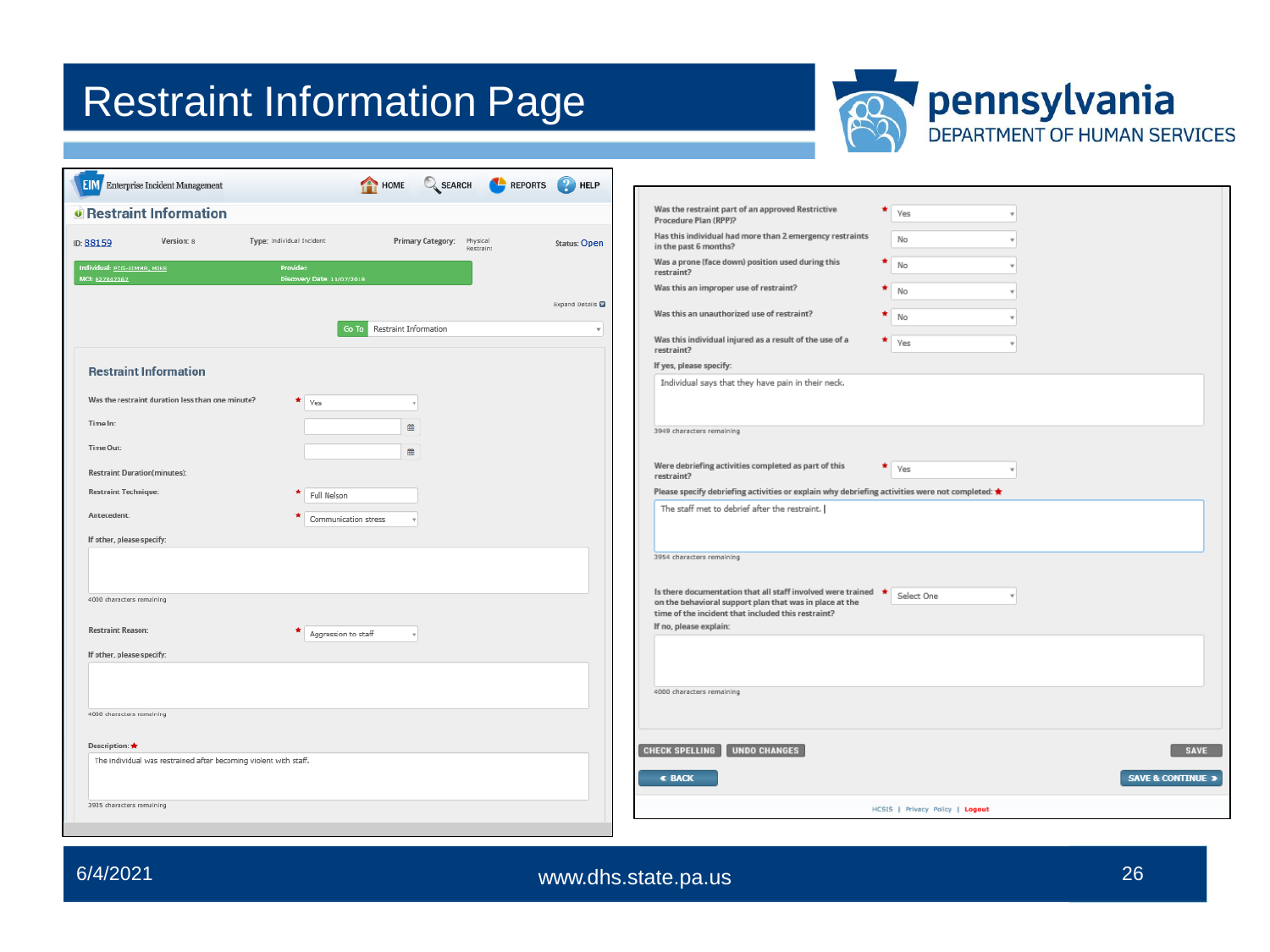The Restraint- Parties Involved page has been added to the Restraint Incident flow. The page will allow users to enter parties that were involved during a restraint and the role they played.

Restraint Parties Involved

The Restraint Parties involved refers to the people who applied the restraint or were involved in the restraint. The role values are as follows:

- Authorizing Staff
- Initiating Staff
- Participating Staff
- Bystander

| <b>EIM</b> Enterprise Incident Management                                                          |                                                                   |                              | HOME SEARCH <b>PEPORTS</b>        | <b>HELP</b>                  |  |  |  |
|----------------------------------------------------------------------------------------------------|-------------------------------------------------------------------|------------------------------|-----------------------------------|------------------------------|--|--|--|
| <b>e</b> Restraint - Parties Involved                                                              |                                                                   |                              |                                   |                              |  |  |  |
|                                                                                                    |                                                                   |                              |                                   |                              |  |  |  |
| <b>Operation Successful</b>                                                                        |                                                                   |                              |                                   |                              |  |  |  |
| Version: 8<br>ID: 88159                                                                            | Type: Individual Incident                                         | <b>Primary Category:</b>     | Physical<br>Restraint             | Status: Open                 |  |  |  |
| Individual: PCG-EIMMR, MIKE<br>MCI: 927847067                                                      | Provider:<br>Discovery Date: 11/07/2019                           |                              |                                   |                              |  |  |  |
|                                                                                                    |                                                                   |                              |                                   | Expand Details               |  |  |  |
|                                                                                                    | Go To                                                             | Restraint - Parties Involved |                                   | v                            |  |  |  |
| Please specify parties involved during the incident (Select<br>★<br>Yes<br>v<br>'Yes' to proceed): |                                                                   |                              |                                   |                              |  |  |  |
| Party Involved (First Name) - Restraint Parties<br>Involved                                        | Party Involved (Last Name) - Restraint Parties<br><b>Involved</b> |                              | Role - Restraint Parties Involved |                              |  |  |  |
| Tom                                                                                                | Brady                                                             | <b>Initiating Staff</b>      |                                   |                              |  |  |  |
| Clay                                                                                               | Mattews                                                           | Authorizing Staff            |                                   |                              |  |  |  |
| Aaron                                                                                              | Rodgers                                                           | Participant                  |                                   |                              |  |  |  |
| DELETE <sub>Q</sub>                                                                                |                                                                   |                              | <b>EDIT</b>                       | <b>ADD</b><br>÷              |  |  |  |
| <b>Parties Involved</b>                                                                            |                                                                   |                              |                                   |                              |  |  |  |
| <b>Party Involved (First Name):</b>                                                                | Ken                                                               |                              |                                   |                              |  |  |  |
| Party Involved (Last Name):                                                                        | Adams                                                             |                              |                                   |                              |  |  |  |
| Role:                                                                                              | Bystander                                                         |                              |                                   |                              |  |  |  |
| <b>UNDO CHANGES</b>                                                                                |                                                                   |                              |                                   | <b>SAVE</b>                  |  |  |  |
| <b>« BACK</b>                                                                                      |                                                                   |                              |                                   | <b>SAVE &amp; CONTINUE »</b> |  |  |  |
|                                                                                                    | HCSIS   Privacy Policy   Logout                                   |                              |                                   |                              |  |  |  |